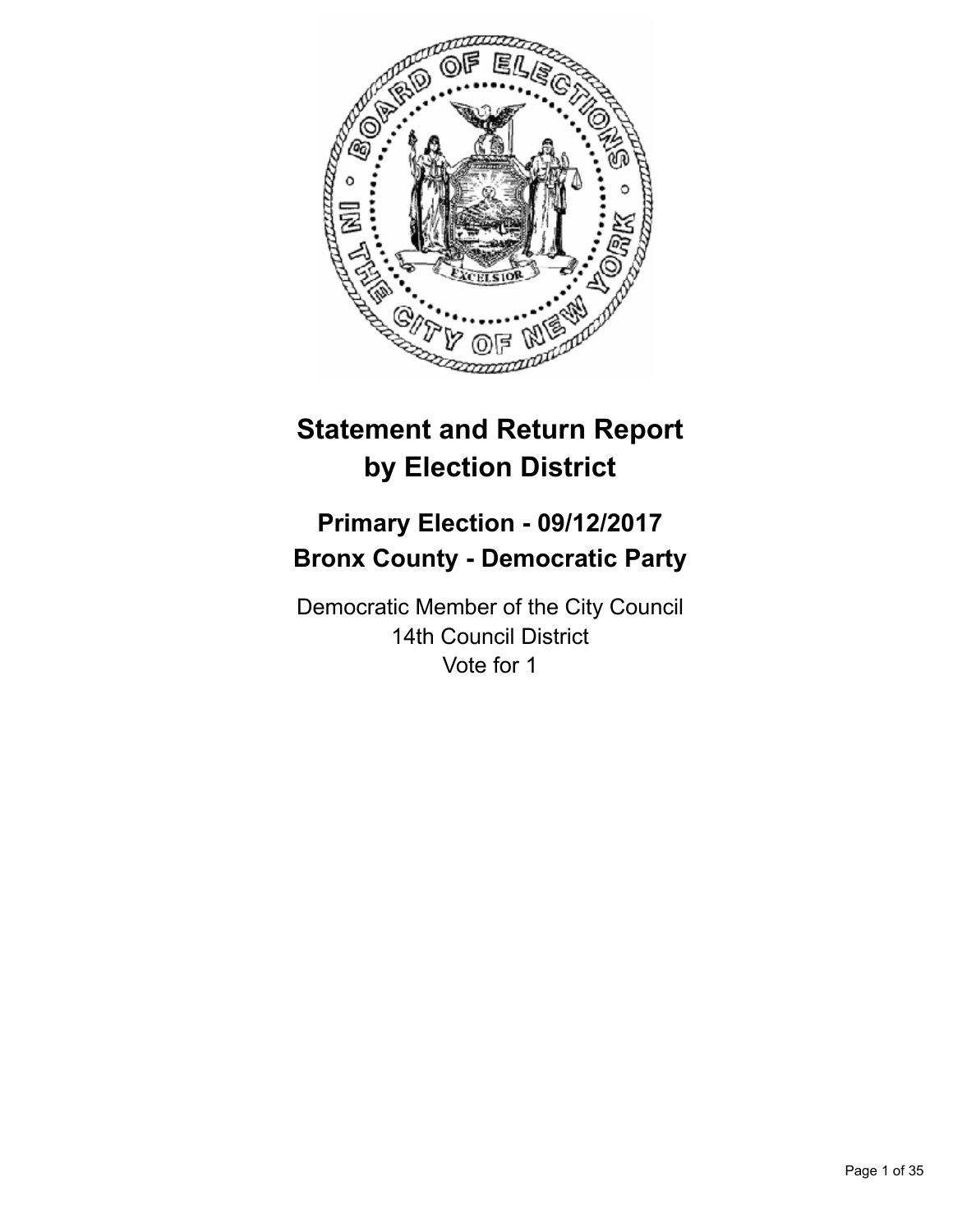

| PUBLIC COUNTER                                           | 67 |
|----------------------------------------------------------|----|
| MANUALLY COUNTED EMERGENCY                               | 0  |
| ABSENTEE / MILITARY                                      | 4  |
| <b>AFFIDAVIT</b>                                         |    |
| <b>Total Ballots</b>                                     | 72 |
| Less - Inapplicable Federal/Special Presidential Ballots | 0  |
| <b>Total Applicable Ballots</b>                          | 72 |
| RANDY D. ABREU                                           | 18 |
| FELIX A. PERDOMO                                         | 15 |
| <b>FERNANDO CABRERA</b>                                  | 36 |
| <b>Total Votes</b>                                       | 69 |
| Unrecorded                                               | 3  |

#### **013/77**

| <b>PUBLIC COUNTER</b>                                    | 100 |
|----------------------------------------------------------|-----|
| <b>MANUALLY COUNTED EMERGENCY</b>                        | 0   |
| ABSENTEE / MILITARY                                      |     |
| AFFIDAVIT                                                |     |
| <b>Total Ballots</b>                                     | 102 |
| Less - Inapplicable Federal/Special Presidential Ballots | 0   |
| <b>Total Applicable Ballots</b>                          | 102 |
| RANDY D. ABREU                                           | 34  |
| FELIX A. PERDOMO                                         | 18  |
| <b>FERNANDO CABRERA</b>                                  | 39  |
| <b>Total Votes</b>                                       | 91  |
| Unrecorded                                               | 11  |

| <b>PUBLIC COUNTER</b>                                    | 111            |
|----------------------------------------------------------|----------------|
| <b>MANUALLY COUNTED EMERGENCY</b>                        | 0              |
| ABSENTEE / MILITARY                                      | $\overline{2}$ |
| AFFIDAVIT                                                |                |
| <b>Total Ballots</b>                                     | 114            |
| Less - Inapplicable Federal/Special Presidential Ballots | 0              |
| <b>Total Applicable Ballots</b>                          | 114            |
| RANDY D. ABREU                                           | 31             |
| FELIX A. PERDOMO                                         | 22             |
| <b>FERNANDO CABRERA</b>                                  | 55             |
| <b>Total Votes</b>                                       | 108            |
| Unrecorded                                               | 6              |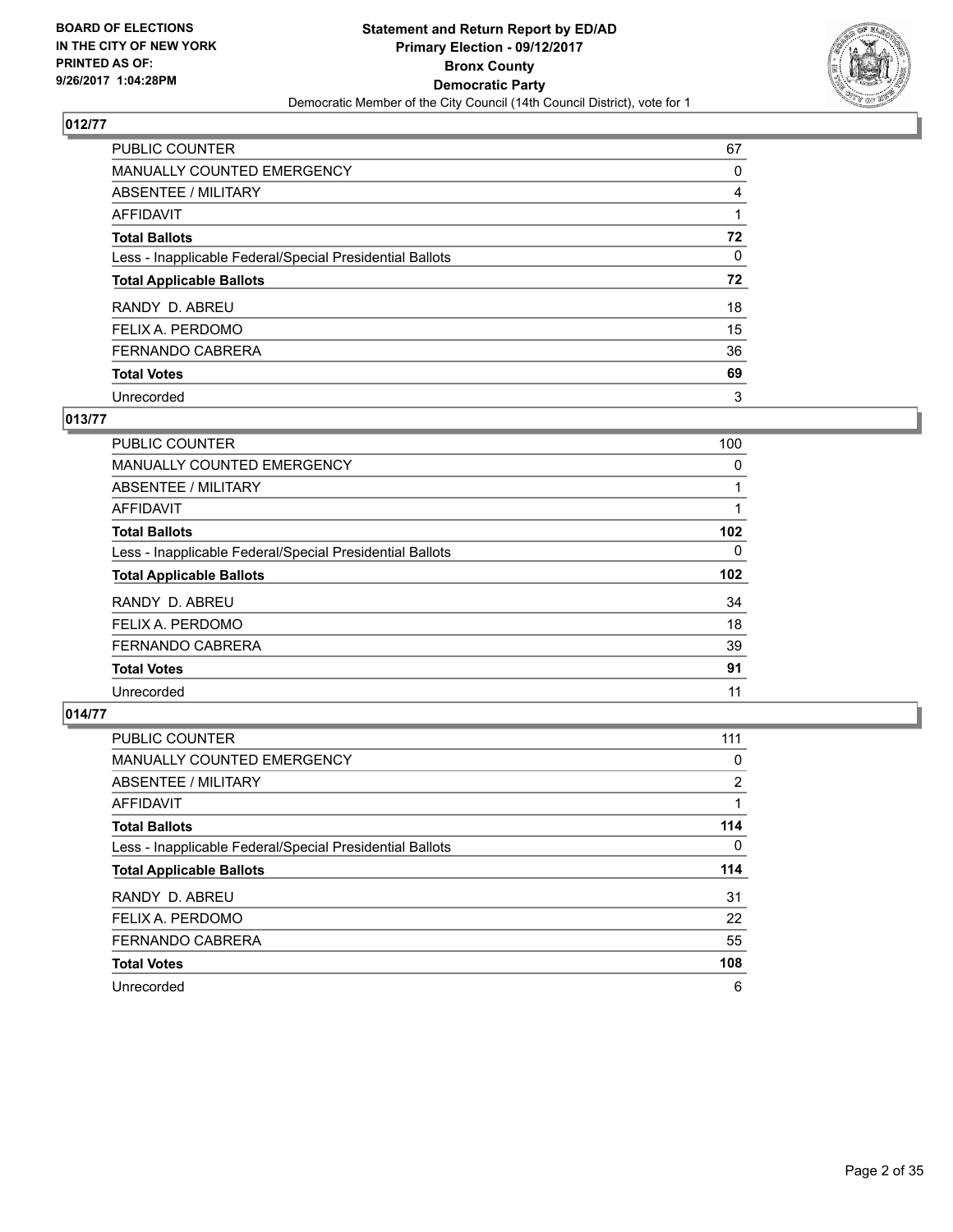

| <b>PUBLIC COUNTER</b>                                    | 90 |
|----------------------------------------------------------|----|
| <b>MANUALLY COUNTED EMERGENCY</b>                        | 0  |
| ABSENTEE / MILITARY                                      | 0  |
| AFFIDAVIT                                                |    |
| <b>Total Ballots</b>                                     | 91 |
| Less - Inapplicable Federal/Special Presidential Ballots | 0  |
| <b>Total Applicable Ballots</b>                          | 91 |
| RANDY D. ABREU                                           | 33 |
| FELIX A. PERDOMO                                         | 9  |
| <b>FERNANDO CABRERA</b>                                  | 43 |
| LYNN SANCHEZ (WRITE-IN)                                  |    |
| <b>Total Votes</b>                                       | 86 |
| Unrecorded                                               | 5  |

# **018/77**

| <b>PUBLIC COUNTER</b>                                    | 63 |
|----------------------------------------------------------|----|
| <b>MANUALLY COUNTED EMERGENCY</b>                        | 0  |
| ABSENTEE / MILITARY                                      | 3  |
| AFFIDAVIT                                                |    |
| <b>Total Ballots</b>                                     | 67 |
| Less - Inapplicable Federal/Special Presidential Ballots | 0  |
| <b>Total Applicable Ballots</b>                          | 67 |
| RANDY D. ABREU                                           | 25 |
| FELIX A. PERDOMO                                         | 7  |
| <b>FERNANDO CABRERA</b>                                  | 30 |
|                                                          |    |
| <b>Total Votes</b>                                       | 62 |

| <b>PUBLIC COUNTER</b>                                    | 76 |
|----------------------------------------------------------|----|
| <b>MANUALLY COUNTED EMERGENCY</b>                        | 0  |
| ABSENTEE / MILITARY                                      | 0  |
| AFFIDAVIT                                                | 0  |
| <b>Total Ballots</b>                                     | 76 |
| Less - Inapplicable Federal/Special Presidential Ballots | 0  |
| <b>Total Applicable Ballots</b>                          | 76 |
| RANDY D. ABREU                                           | 28 |
| FELIX A. PERDOMO                                         | 9  |
| FERNANDO CABRERA                                         | 33 |
| <b>Total Votes</b>                                       | 70 |
| Unrecorded                                               | 6  |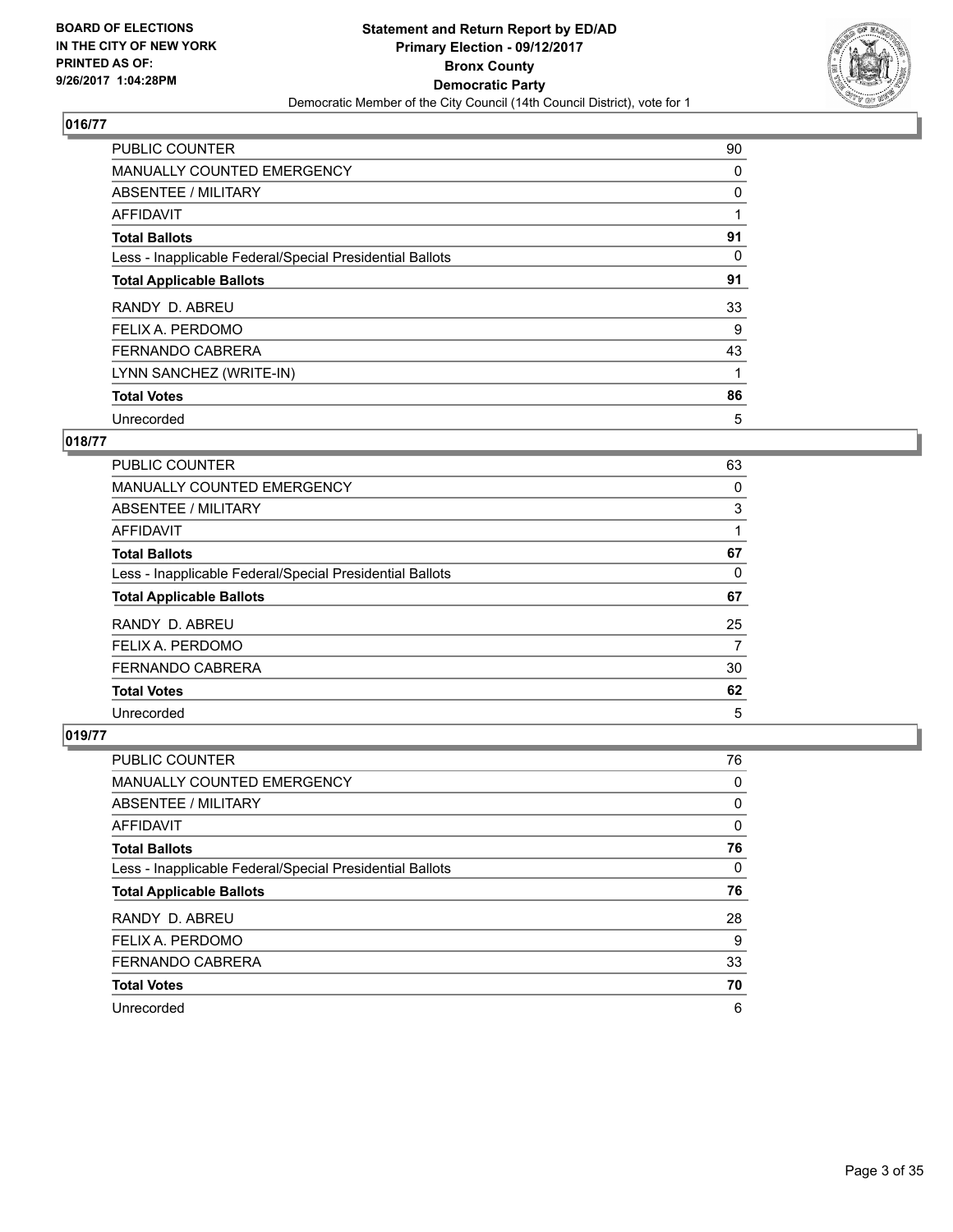

| <b>PUBLIC COUNTER</b>                                    | 51 |
|----------------------------------------------------------|----|
| <b>MANUALLY COUNTED EMERGENCY</b>                        | 0  |
| ABSENTEE / MILITARY                                      |    |
| AFFIDAVIT                                                | 5  |
| <b>Total Ballots</b>                                     | 57 |
| Less - Inapplicable Federal/Special Presidential Ballots | 0  |
| <b>Total Applicable Ballots</b>                          | 57 |
| RANDY D. ABREU                                           | 16 |
| FELIX A. PERDOMO                                         | 5  |
| FERNANDO CABRERA                                         | 27 |
| <b>Total Votes</b>                                       | 48 |
| Unrecorded                                               | 9  |

#### **021/77**

| PUBLIC COUNTER                                           | 77 |
|----------------------------------------------------------|----|
| <b>MANUALLY COUNTED EMERGENCY</b>                        | 0  |
| ABSENTEE / MILITARY                                      | 3  |
| <b>AFFIDAVIT</b>                                         | 2  |
| <b>Total Ballots</b>                                     | 82 |
| Less - Inapplicable Federal/Special Presidential Ballots | 0  |
| <b>Total Applicable Ballots</b>                          | 82 |
| RANDY D. ABREU                                           | 27 |
| FELIX A. PERDOMO                                         | 5  |
| <b>FERNANDO CABRERA</b>                                  | 46 |
| <b>Total Votes</b>                                       | 78 |
| Unrecorded                                               | 4  |

| <b>PUBLIC COUNTER</b>                                    | 105            |
|----------------------------------------------------------|----------------|
| <b>MANUALLY COUNTED EMERGENCY</b>                        | 0              |
| ABSENTEE / MILITARY                                      | 4              |
| AFFIDAVIT                                                | $\overline{2}$ |
| <b>Total Ballots</b>                                     | 111            |
| Less - Inapplicable Federal/Special Presidential Ballots | 0              |
| <b>Total Applicable Ballots</b>                          | 111            |
| RANDY D. ABREU                                           | 33             |
| FELIX A. PERDOMO                                         | 11             |
| <b>FERNANDO CABRERA</b>                                  | 56             |
| <b>Total Votes</b>                                       | 100            |
| Unrecorded                                               | 11             |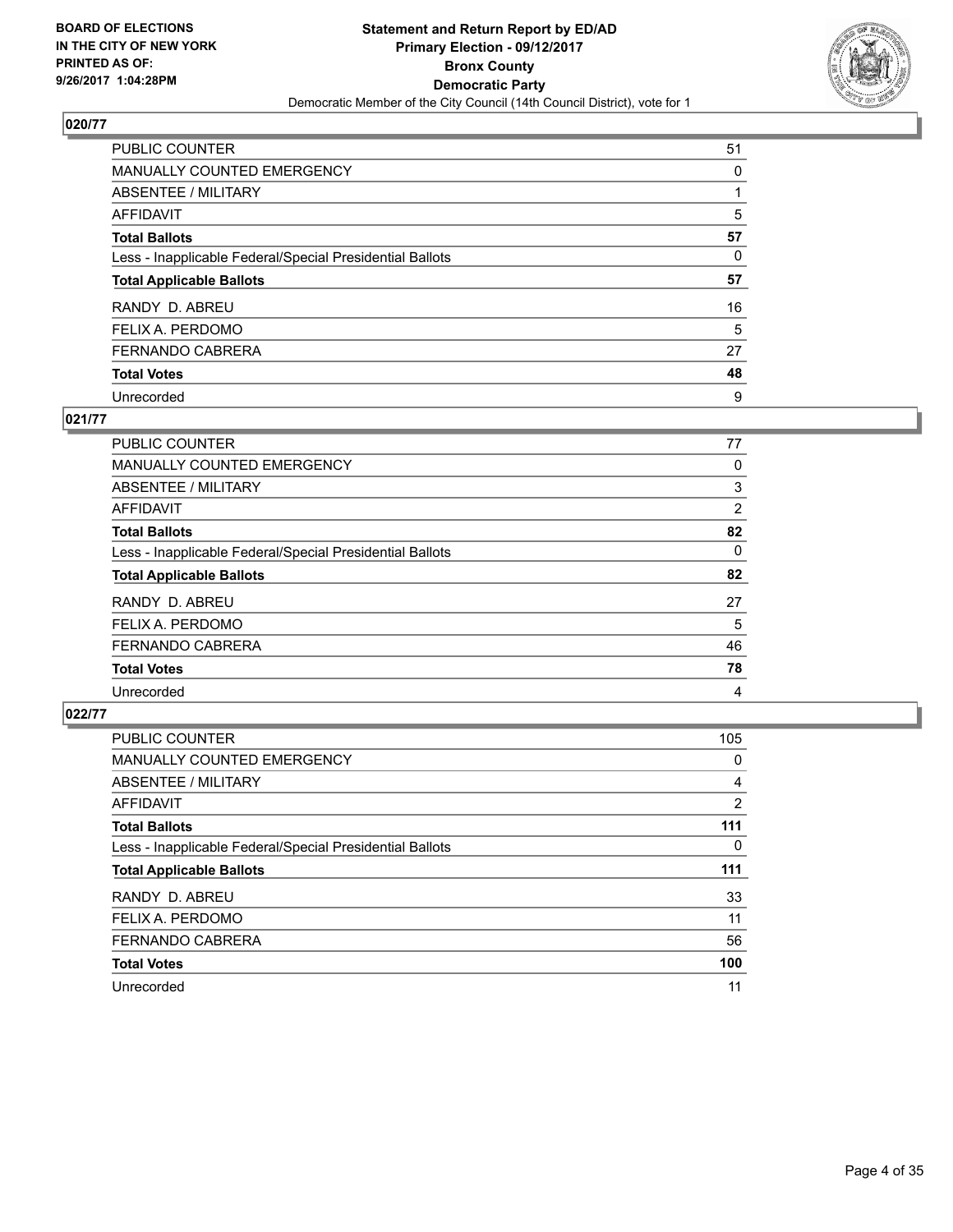

| <b>PUBLIC COUNTER</b>                                    | 20             |
|----------------------------------------------------------|----------------|
| MANUALLY COUNTED EMERGENCY                               | 0              |
| ABSENTEE / MILITARY                                      | 0              |
| AFFIDAVIT                                                | 0              |
| <b>Total Ballots</b>                                     | 20             |
| Less - Inapplicable Federal/Special Presidential Ballots | 0              |
| <b>Total Applicable Ballots</b>                          | 20             |
| RANDY D. ABREU                                           | 5              |
| FELIX A. PERDOMO                                         | $\overline{2}$ |
| FERNANDO CABRERA                                         | 11             |
| <b>Total Votes</b>                                       | 18             |
| Unrecorded                                               | $\overline{2}$ |

#### **031/77**

| <b>PUBLIC COUNTER</b>                                    | 14 |
|----------------------------------------------------------|----|
| MANUALLY COUNTED EMERGENCY                               | 0  |
| ABSENTEE / MILITARY                                      | 0  |
| AFFIDAVIT                                                | 0  |
| <b>Total Ballots</b>                                     | 14 |
| Less - Inapplicable Federal/Special Presidential Ballots | 0  |
| <b>Total Applicable Ballots</b>                          | 14 |
| RANDY D. ABREU                                           | 6  |
| FELIX A. PERDOMO                                         | 0  |
| <b>FERNANDO CABRERA</b>                                  | 8  |
| <b>Total Votes</b>                                       | 14 |

| <b>PUBLIC COUNTER</b>                                    | 78       |
|----------------------------------------------------------|----------|
| <b>MANUALLY COUNTED EMERGENCY</b>                        | $\Omega$ |
| ABSENTEE / MILITARY                                      | 2        |
| <b>AFFIDAVIT</b>                                         | $\Omega$ |
| <b>Total Ballots</b>                                     | 80       |
| Less - Inapplicable Federal/Special Presidential Ballots | 0        |
| <b>Total Applicable Ballots</b>                          | 80       |
| RANDY D. ABREU                                           | 25       |
| FELIX A. PERDOMO                                         | 11       |
| FERNANDO CABRERA                                         | 36       |
| <b>Total Votes</b>                                       | 72       |
| Unrecorded                                               | 8        |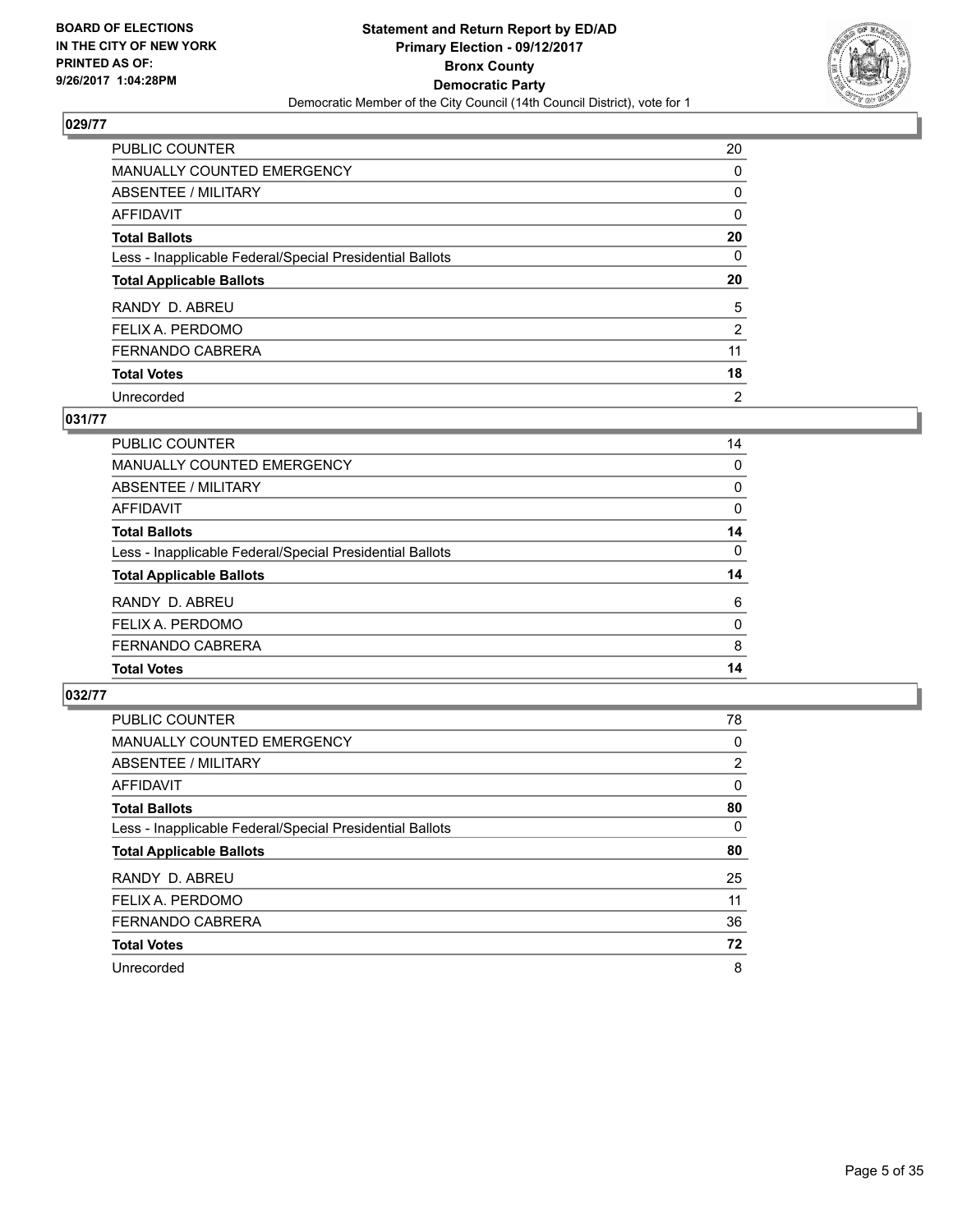

| <b>PUBLIC COUNTER</b>                                    | 47       |
|----------------------------------------------------------|----------|
| <b>MANUALLY COUNTED EMERGENCY</b>                        | 0        |
| <b>ABSENTEE / MILITARY</b>                               |          |
| <b>AFFIDAVIT</b>                                         |          |
| <b>Total Ballots</b>                                     | 49       |
| Less - Inapplicable Federal/Special Presidential Ballots | $\Omega$ |
| <b>Total Applicable Ballots</b>                          | 49       |
| RANDY D. ABREU                                           | 15       |
| FELIX A. PERDOMO                                         | 7        |
| FERNANDO CABRERA                                         | 27       |
| <b>Total Votes</b>                                       | 49       |

## **034/77**

| PUBLIC COUNTER                                           | 87 |
|----------------------------------------------------------|----|
| MANUALLY COUNTED EMERGENCY                               | 0  |
| ABSENTEE / MILITARY                                      | 3  |
| AFFIDAVIT                                                |    |
| <b>Total Ballots</b>                                     | 91 |
| Less - Inapplicable Federal/Special Presidential Ballots | 0  |
| <b>Total Applicable Ballots</b>                          | 91 |
| RANDY D. ABREU                                           | 21 |
| FELIX A. PERDOMO                                         | 10 |
| FERNANDO CABRERA                                         | 52 |
| <b>Total Votes</b>                                       | 83 |
| Unrecorded                                               | 8  |
|                                                          |    |

| <b>PUBLIC COUNTER</b>                                    | 40       |
|----------------------------------------------------------|----------|
| <b>MANUALLY COUNTED EMERGENCY</b>                        | 0        |
| ABSENTEE / MILITARY                                      | 3        |
| <b>AFFIDAVIT</b>                                         | 0        |
| <b>Total Ballots</b>                                     | 43       |
| Less - Inapplicable Federal/Special Presidential Ballots | $\Omega$ |
| <b>Total Applicable Ballots</b>                          | 43       |
| RANDY D. ABREU                                           | 9        |
| FELIX A. PERDOMO                                         | 5        |
|                                                          |          |
| FERNANDO CABRERA                                         | 25       |
| <b>Total Votes</b>                                       | 39       |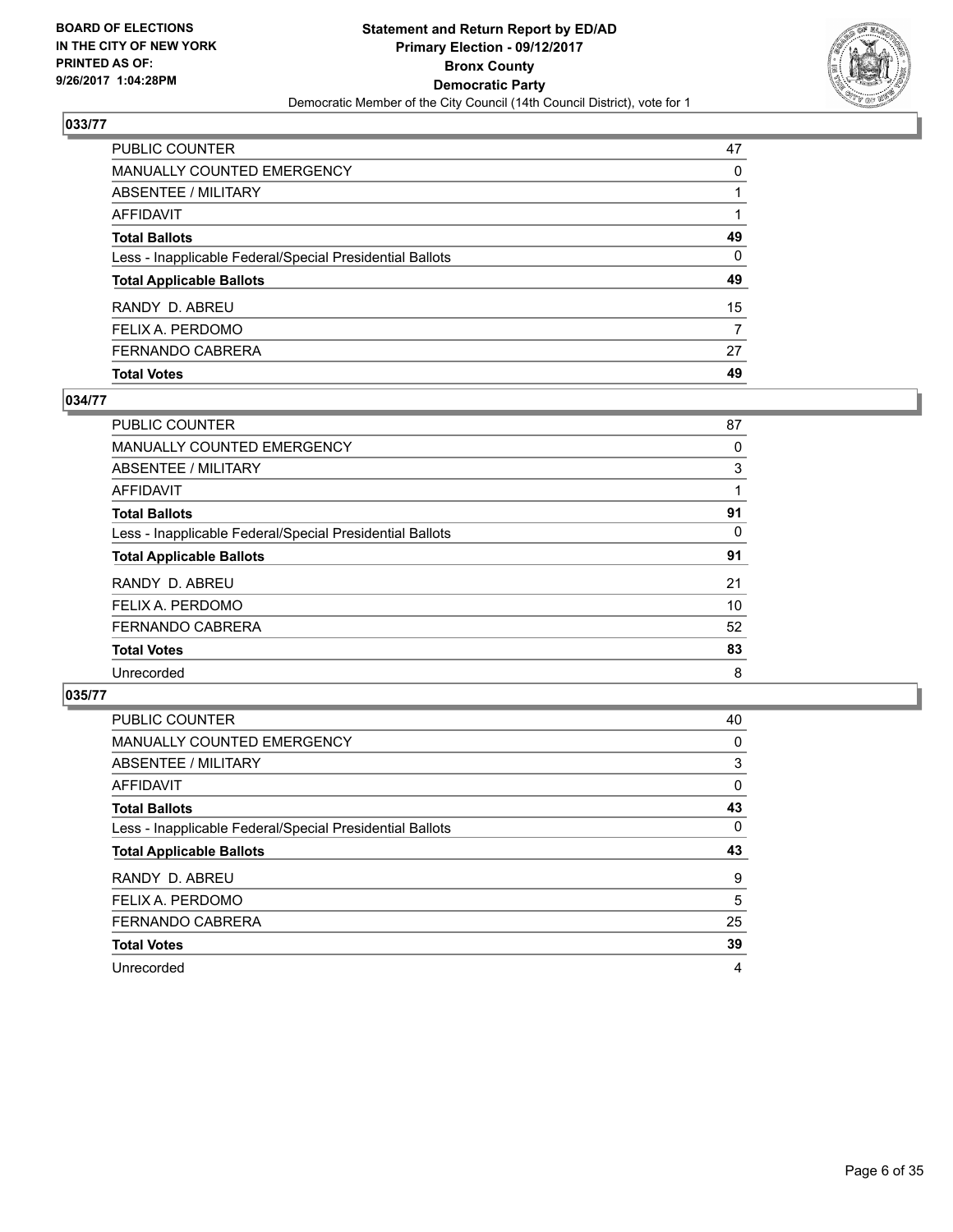

| <b>PUBLIC COUNTER</b>                                    | 75             |
|----------------------------------------------------------|----------------|
| MANUALLY COUNTED EMERGENCY                               | 0              |
| ABSENTEE / MILITARY                                      | $\overline{2}$ |
| AFFIDAVIT                                                | 0              |
| <b>Total Ballots</b>                                     | 77             |
| Less - Inapplicable Federal/Special Presidential Ballots | 0              |
| <b>Total Applicable Ballots</b>                          | 77             |
| RANDY D. ABREU                                           | 23             |
| FELIX A. PERDOMO                                         |                |
| <b>FERNANDO CABRERA</b>                                  | 50             |
| UNATTRIBUTABLE WRITE-IN (WRITE-IN)                       |                |
| <b>Total Votes</b>                                       | 75             |
| Unrecorded                                               | 2              |

# **037/77**

| PUBLIC COUNTER                                           | 55 |
|----------------------------------------------------------|----|
| <b>MANUALLY COUNTED EMERGENCY</b>                        | 0  |
| ABSENTEE / MILITARY                                      | 5  |
| AFFIDAVIT                                                | 0  |
| <b>Total Ballots</b>                                     | 60 |
| Less - Inapplicable Federal/Special Presidential Ballots | 0  |
| <b>Total Applicable Ballots</b>                          | 60 |
| RANDY D. ABREU                                           | 17 |
| FELIX A. PERDOMO                                         | 4  |
| <b>FERNANDO CABRERA</b>                                  | 36 |
| UNATTRIBUTABLE WRITE-IN (WRITE-IN)                       | 1  |
| WILLIAM MOORE (WRITE-IN)                                 | 1  |
| <b>Total Votes</b>                                       | 59 |
| Unrecorded                                               | 1  |

| <b>PUBLIC COUNTER</b>                                    | 46 |
|----------------------------------------------------------|----|
| <b>MANUALLY COUNTED EMERGENCY</b>                        | 0  |
| ABSENTEE / MILITARY                                      |    |
| AFFIDAVIT                                                | 3  |
| <b>Total Ballots</b>                                     | 50 |
| Less - Inapplicable Federal/Special Presidential Ballots | 0  |
| <b>Total Applicable Ballots</b>                          | 50 |
| RANDY D. ABREU                                           | 9  |
| FELIX A. PERDOMO                                         | 3  |
| FERNANDO CABRERA                                         | 29 |
| <b>Total Votes</b>                                       | 41 |
|                                                          |    |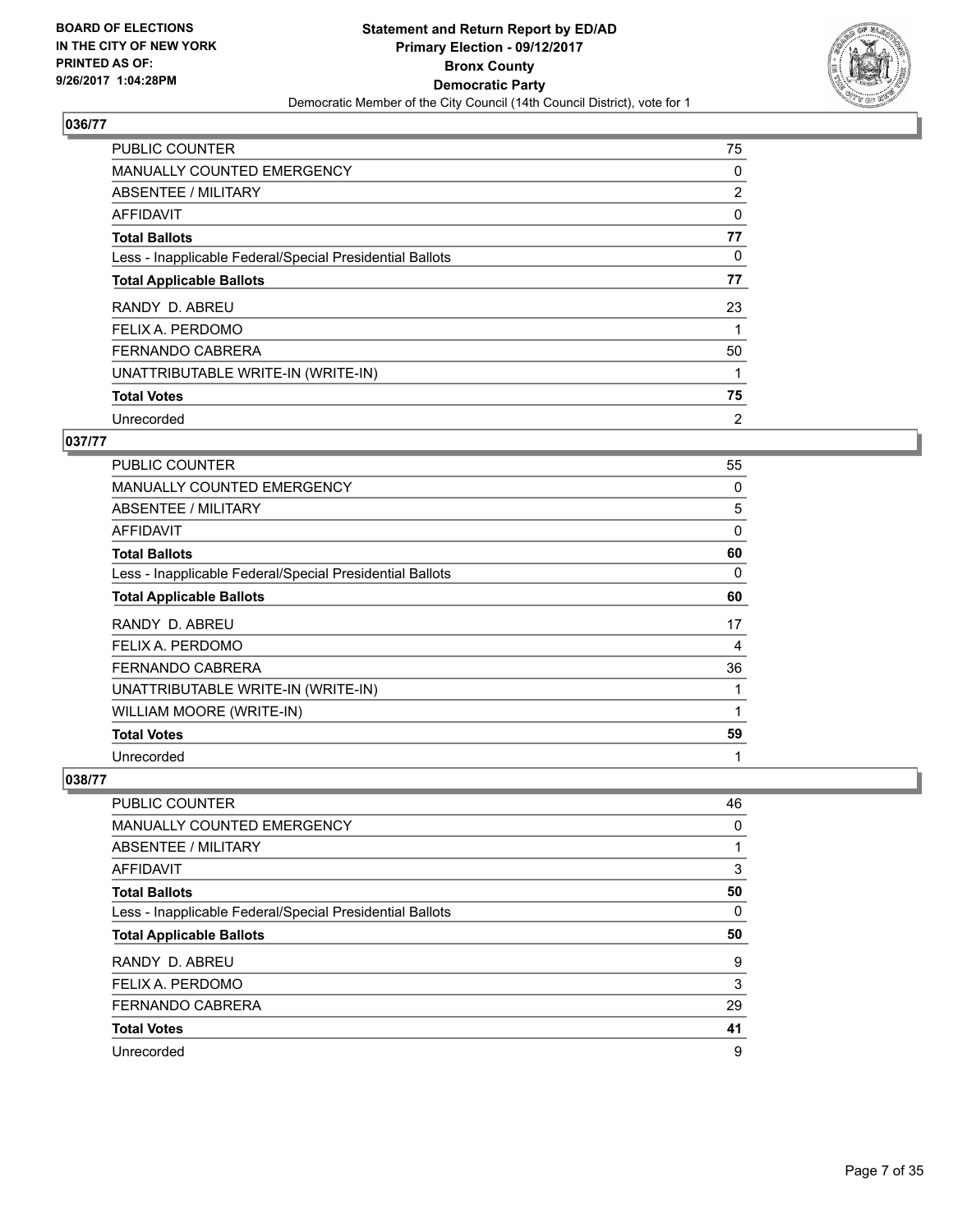

| <b>PUBLIC COUNTER</b>                                    | 58             |
|----------------------------------------------------------|----------------|
| <b>MANUALLY COUNTED EMERGENCY</b>                        | 0              |
| ABSENTEE / MILITARY                                      | $\overline{2}$ |
| AFFIDAVIT                                                | 0              |
| <b>Total Ballots</b>                                     | 60             |
| Less - Inapplicable Federal/Special Presidential Ballots | 0              |
| <b>Total Applicable Ballots</b>                          | 60             |
|                                                          |                |
| RANDY D. ABREU                                           | 9              |
| FELIX A. PERDOMO                                         | 4              |
| FERNANDO CABRERA                                         | 43             |
| <b>Total Votes</b>                                       | 56             |

#### **076/77**

| PUBLIC COUNTER                                           | 71       |
|----------------------------------------------------------|----------|
| <b>MANUALLY COUNTED EMERGENCY</b>                        | 0        |
| ABSENTEE / MILITARY                                      | 2        |
| AFFIDAVIT                                                |          |
| <b>Total Ballots</b>                                     | 74       |
| Less - Inapplicable Federal/Special Presidential Ballots | $\Omega$ |
| <b>Total Applicable Ballots</b>                          | 74       |
| RANDY D. ABREU                                           | 24       |
| FELIX A. PERDOMO                                         | 14       |
| <b>FERNANDO CABRERA</b>                                  | 31       |
| <b>Total Votes</b>                                       | 69       |
| Unrecorded                                               | 5        |

| <b>PUBLIC COUNTER</b>                                    | 36             |
|----------------------------------------------------------|----------------|
| MANUALLY COUNTED EMERGENCY                               | 0              |
| ABSENTEE / MILITARY                                      | $\overline{2}$ |
| AFFIDAVIT                                                | 0              |
| <b>Total Ballots</b>                                     | 38             |
| Less - Inapplicable Federal/Special Presidential Ballots | 0              |
| <b>Total Applicable Ballots</b>                          | 38             |
| RANDY D. ABREU                                           | $\overline{7}$ |
| FELIX A. PERDOMO                                         | 6              |
| <b>FERNANDO CABRERA</b>                                  | 21             |
| VANESSA GIBSON (WRITE-IN)                                |                |
| <b>Total Votes</b>                                       | 35             |
| Unrecorded                                               | 3              |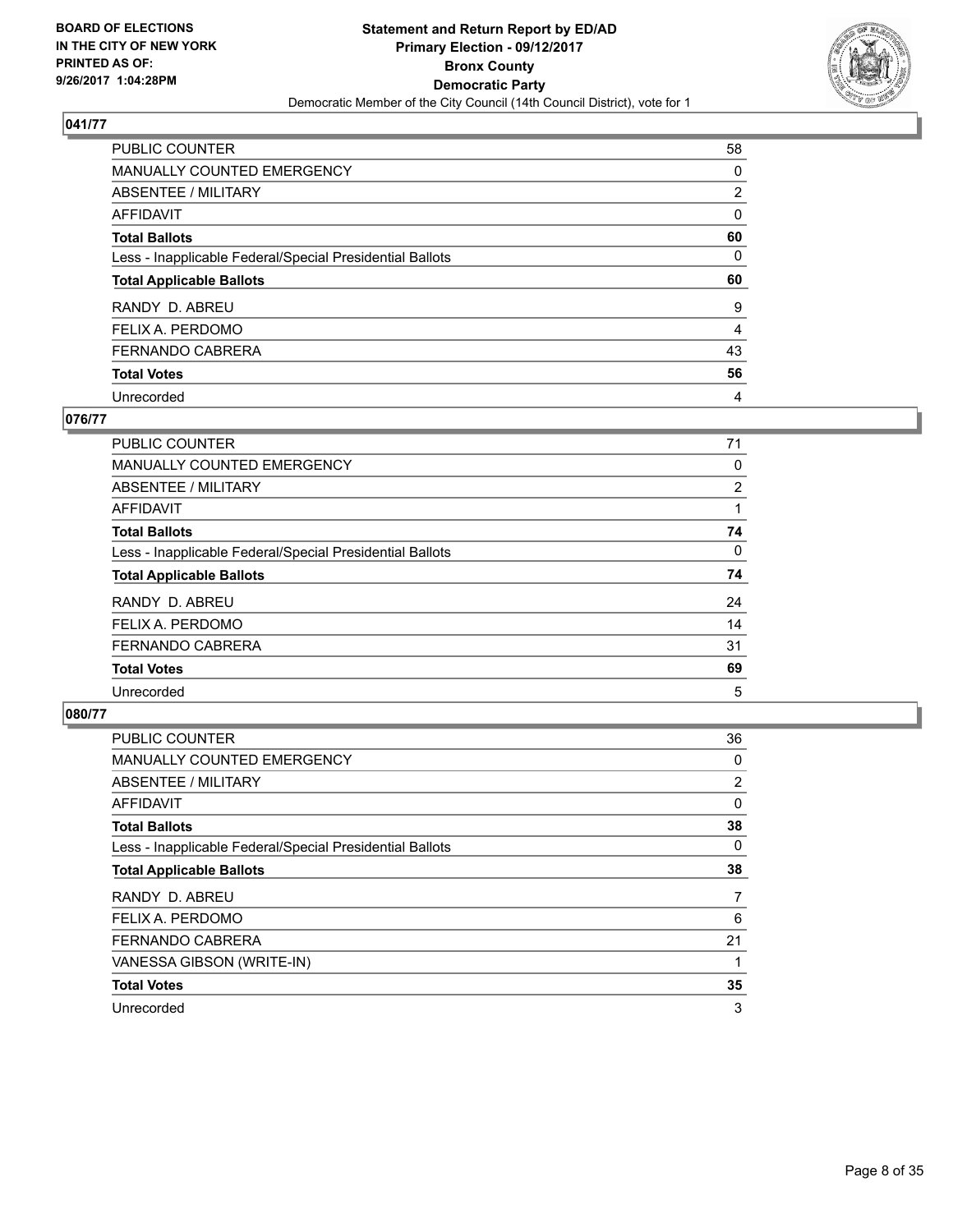

| PUBLIC COUNTER                                           | 57 |
|----------------------------------------------------------|----|
| <b>MANUALLY COUNTED EMERGENCY</b>                        | 0  |
| ABSENTEE / MILITARY                                      |    |
| AFFIDAVIT                                                | 0  |
| <b>Total Ballots</b>                                     | 58 |
| Less - Inapplicable Federal/Special Presidential Ballots | 0  |
| <b>Total Applicable Ballots</b>                          | 58 |
| RANDY D. ABREU                                           | 17 |
| FELIX A. PERDOMO                                         | 4  |
| <b>FERNANDO CABRERA</b>                                  | 33 |
| <b>Total Votes</b>                                       | 54 |
| Unrecorded                                               | 4  |

#### **022/78**

| <b>PUBLIC COUNTER</b>                                    | 65 |
|----------------------------------------------------------|----|
| <b>MANUALLY COUNTED EMERGENCY</b>                        | 0  |
| ABSENTEE / MILITARY                                      |    |
| AFFIDAVIT                                                | 0  |
| <b>Total Ballots</b>                                     | 66 |
| Less - Inapplicable Federal/Special Presidential Ballots | 0  |
| <b>Total Applicable Ballots</b>                          | 66 |
| RANDY D. ABREU                                           | 35 |
| FELIX A. PERDOMO                                         | 5  |
| FERNANDO CABRERA                                         | 25 |
| <b>Total Votes</b>                                       | 65 |
| Unrecorded                                               |    |

| <b>PUBLIC COUNTER</b>                                    | 74             |
|----------------------------------------------------------|----------------|
| MANUALLY COUNTED EMERGENCY                               | 0              |
| ABSENTEE / MILITARY                                      | 5              |
| <b>AFFIDAVIT</b>                                         | 0              |
| <b>Total Ballots</b>                                     | 79             |
| Less - Inapplicable Federal/Special Presidential Ballots | 0              |
| <b>Total Applicable Ballots</b>                          | 79             |
| RANDY D. ABREU                                           | 30             |
| FELIX A. PERDOMO                                         | 5              |
| <b>FERNANDO CABRERA</b>                                  | 41             |
| YORMAN NUNEZ (WRITE-IN)                                  |                |
| <b>Total Votes</b>                                       | 77             |
| Unrecorded                                               | $\overline{2}$ |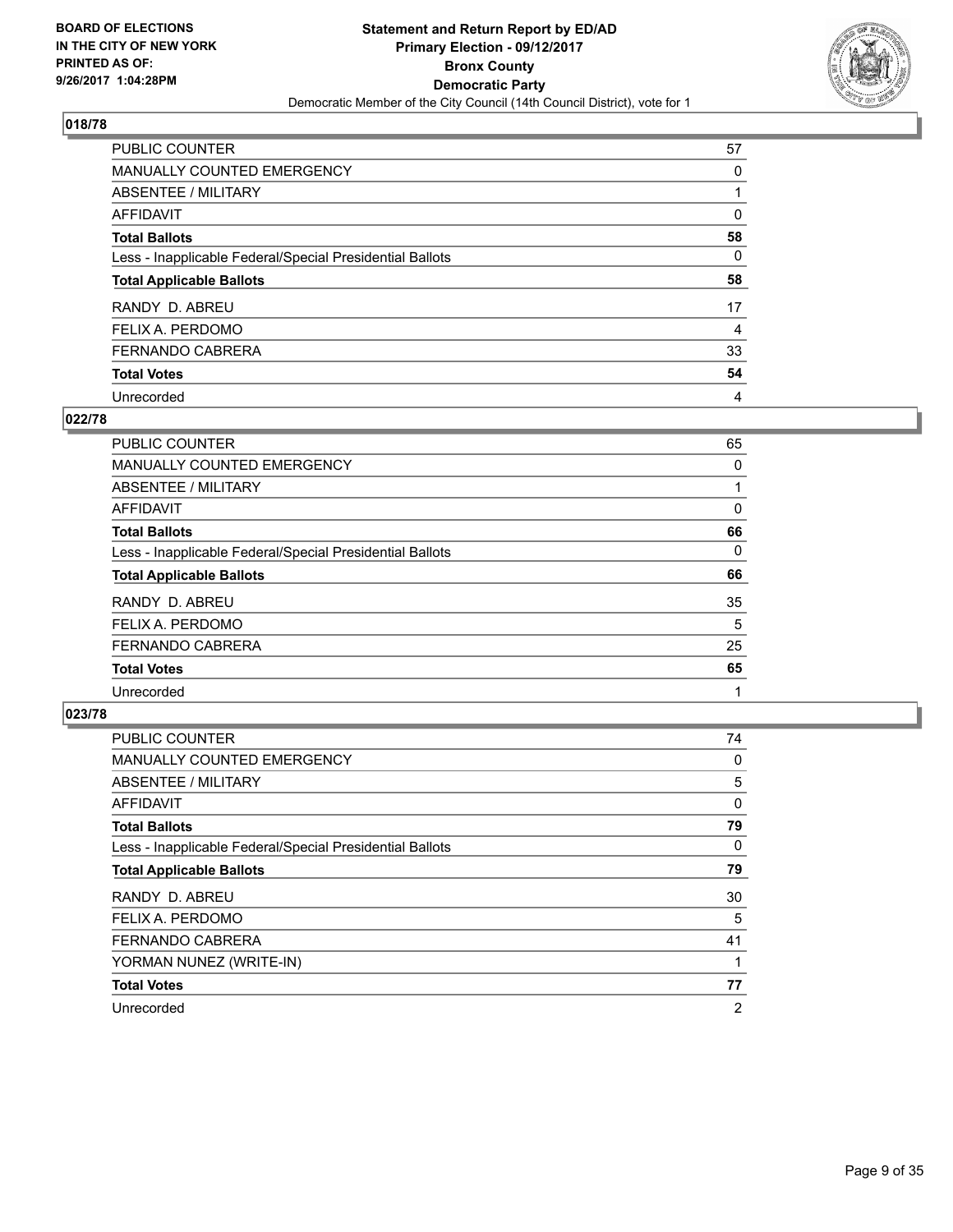

| <b>PUBLIC COUNTER</b>                                    | 74 |
|----------------------------------------------------------|----|
| <b>MANUALLY COUNTED EMERGENCY</b>                        | 0  |
| ABSENTEE / MILITARY                                      | 2  |
| AFFIDAVIT                                                | 0  |
| <b>Total Ballots</b>                                     | 76 |
| Less - Inapplicable Federal/Special Presidential Ballots | 0  |
| <b>Total Applicable Ballots</b>                          | 76 |
| RANDY D. ABREU                                           | 31 |
| FELIX A. PERDOMO                                         | 9  |
| <b>FERNANDO CABRERA</b>                                  | 29 |
| <b>Total Votes</b>                                       | 69 |
| Unrecorded                                               | 7  |

#### **029/78**

| <b>PUBLIC COUNTER</b>                                    | 75 |
|----------------------------------------------------------|----|
| <b>MANUALLY COUNTED EMERGENCY</b>                        | 0  |
| ABSENTEE / MILITARY                                      | 0  |
| AFFIDAVIT                                                | 0  |
| <b>Total Ballots</b>                                     | 75 |
| Less - Inapplicable Federal/Special Presidential Ballots | 0  |
| <b>Total Applicable Ballots</b>                          | 75 |
| RANDY D. ABREU                                           | 17 |
| FELIX A. PERDOMO                                         | 7  |
| <b>FERNANDO CABRERA</b>                                  | 44 |
| UNATTRIBUTABLE WRITE-IN (WRITE-IN)                       | 1  |
| <b>Total Votes</b>                                       | 69 |
| Unrecorded                                               | 6  |

| <b>PUBLIC COUNTER</b>                                    | 30                    |
|----------------------------------------------------------|-----------------------|
| <b>MANUALLY COUNTED EMERGENCY</b>                        | 0                     |
| ABSENTEE / MILITARY                                      | $\mathbf{2}^{\prime}$ |
| AFFIDAVIT                                                |                       |
| <b>Total Ballots</b>                                     | 33                    |
| Less - Inapplicable Federal/Special Presidential Ballots | 0                     |
| <b>Total Applicable Ballots</b>                          | 33                    |
| RANDY D. ABREU                                           | 10                    |
| FELIX A. PERDOMO                                         | 0                     |
| <b>FERNANDO CABRERA</b>                                  | 20                    |
| <b>Total Votes</b>                                       | 30                    |
| Unrecorded                                               | 3                     |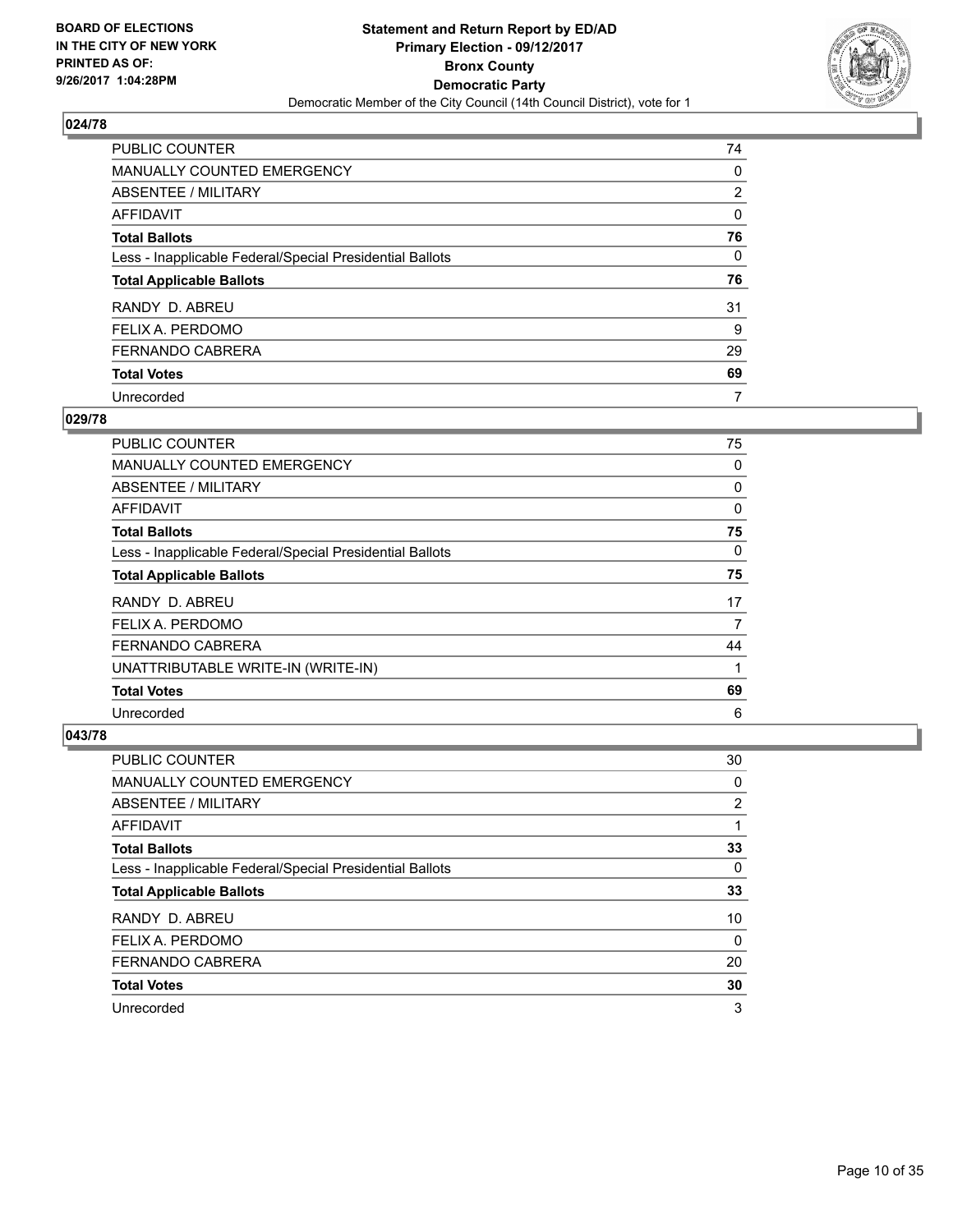

| <b>PUBLIC COUNTER</b>                                    | 56             |
|----------------------------------------------------------|----------------|
| <b>MANUALLY COUNTED EMERGENCY</b>                        | 0              |
| ABSENTEE / MILITARY                                      | 4              |
| AFFIDAVIT                                                | 0              |
| <b>Total Ballots</b>                                     | 60             |
| Less - Inapplicable Federal/Special Presidential Ballots | 0              |
| <b>Total Applicable Ballots</b>                          | 60             |
| RANDY D. ABREU                                           | 26             |
| FELIX A. PERDOMO                                         | 2              |
| <b>FERNANDO CABRERA</b>                                  | 30             |
| <b>Total Votes</b>                                       | 58             |
| Unrecorded                                               | $\overline{2}$ |

#### **045/78**

| <b>PUBLIC COUNTER</b>                                    | 75             |
|----------------------------------------------------------|----------------|
| MANUALLY COUNTED EMERGENCY                               | 0              |
| ABSENTEE / MILITARY                                      | 0              |
| <b>AFFIDAVIT</b>                                         | 0              |
| <b>Total Ballots</b>                                     | 75             |
| Less - Inapplicable Federal/Special Presidential Ballots | 0              |
| <b>Total Applicable Ballots</b>                          | 75             |
| RANDY D. ABREU                                           | 26             |
| FELIX A. PERDOMO                                         | 10             |
| <b>FERNANDO CABRERA</b>                                  | 37             |
| <b>Total Votes</b>                                       | 73             |
| Unrecorded                                               | $\overline{2}$ |

| PUBLIC COUNTER                                           | 60 |
|----------------------------------------------------------|----|
| <b>MANUALLY COUNTED EMERGENCY</b>                        | 0  |
| ABSENTEE / MILITARY                                      |    |
| <b>AFFIDAVIT</b>                                         | 0  |
| <b>Total Ballots</b>                                     | 61 |
| Less - Inapplicable Federal/Special Presidential Ballots | 0  |
| <b>Total Applicable Ballots</b>                          | 61 |
| RANDY D. ABREU                                           | 13 |
| FELIX A. PERDOMO                                         | 4  |
| <b>FERNANDO CABRERA</b>                                  | 41 |
| <b>Total Votes</b>                                       | 58 |
| Unrecorded                                               | 3  |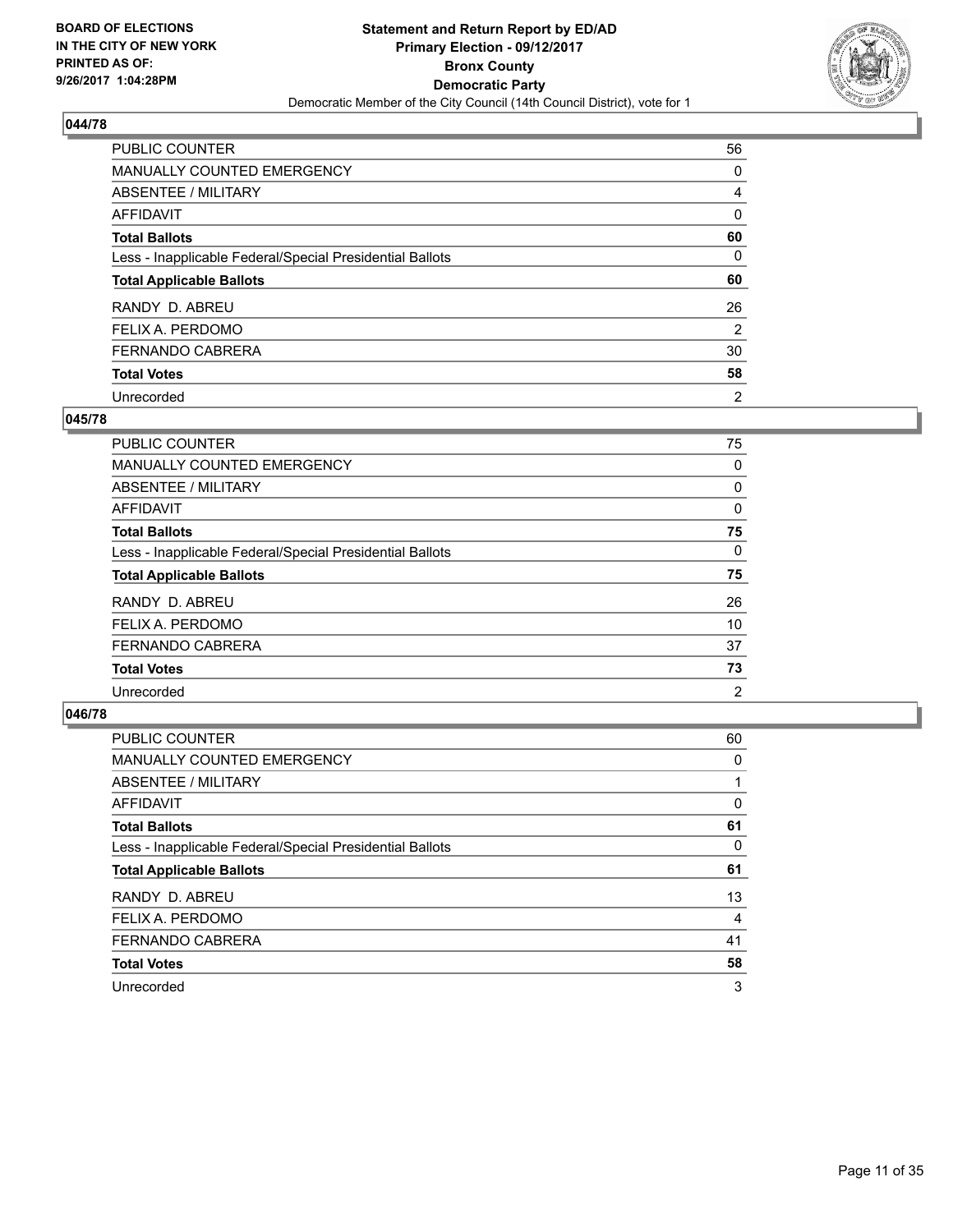

| <b>PUBLIC COUNTER</b>                                    | 82 |
|----------------------------------------------------------|----|
| <b>MANUALLY COUNTED EMERGENCY</b>                        | 0  |
| ABSENTEE / MILITARY                                      | 4  |
| AFFIDAVIT                                                |    |
| <b>Total Ballots</b>                                     | 87 |
| Less - Inapplicable Federal/Special Presidential Ballots | 0  |
| <b>Total Applicable Ballots</b>                          | 87 |
| RANDY D. ABREU                                           | 30 |
| FELIX A. PERDOMO                                         | 6  |
| <b>FERNANDO CABRERA</b>                                  | 46 |
| <b>Total Votes</b>                                       | 82 |
| Unrecorded                                               | 5  |

#### **048/78**

| <b>PUBLIC COUNTER</b>                                    | 243 |
|----------------------------------------------------------|-----|
| <b>MANUALLY COUNTED EMERGENCY</b>                        | 0   |
| ABSENTEE / MILITARY                                      | 4   |
| <b>AFFIDAVIT</b>                                         |     |
| <b>Total Ballots</b>                                     | 248 |
| Less - Inapplicable Federal/Special Presidential Ballots | 0   |
| <b>Total Applicable Ballots</b>                          | 248 |
| RANDY D. ABREU                                           | 70  |
| FELIX A. PERDOMO                                         | 8   |
| <b>FERNANDO CABRERA</b>                                  | 160 |
| <b>Total Votes</b>                                       | 238 |
| Unrecorded                                               | 10  |

| <b>PUBLIC COUNTER</b>                                    | 156 |
|----------------------------------------------------------|-----|
| <b>MANUALLY COUNTED EMERGENCY</b>                        | 0   |
| ABSENTEE / MILITARY                                      | 4   |
| AFFIDAVIT                                                | 2   |
| <b>Total Ballots</b>                                     | 162 |
| Less - Inapplicable Federal/Special Presidential Ballots | 0   |
| <b>Total Applicable Ballots</b>                          | 162 |
| RANDY D. ABREU                                           | 52  |
| FELIX A. PERDOMO                                         | 9   |
| <b>FERNANDO CABRERA</b>                                  | 92  |
| DARRYL STITH (WRITE-IN)                                  | 1   |
| REV RUBEN DIAZ SR (WRITE-IN)                             | 1   |
| <b>Total Votes</b>                                       | 155 |
| Unrecorded                                               | 7   |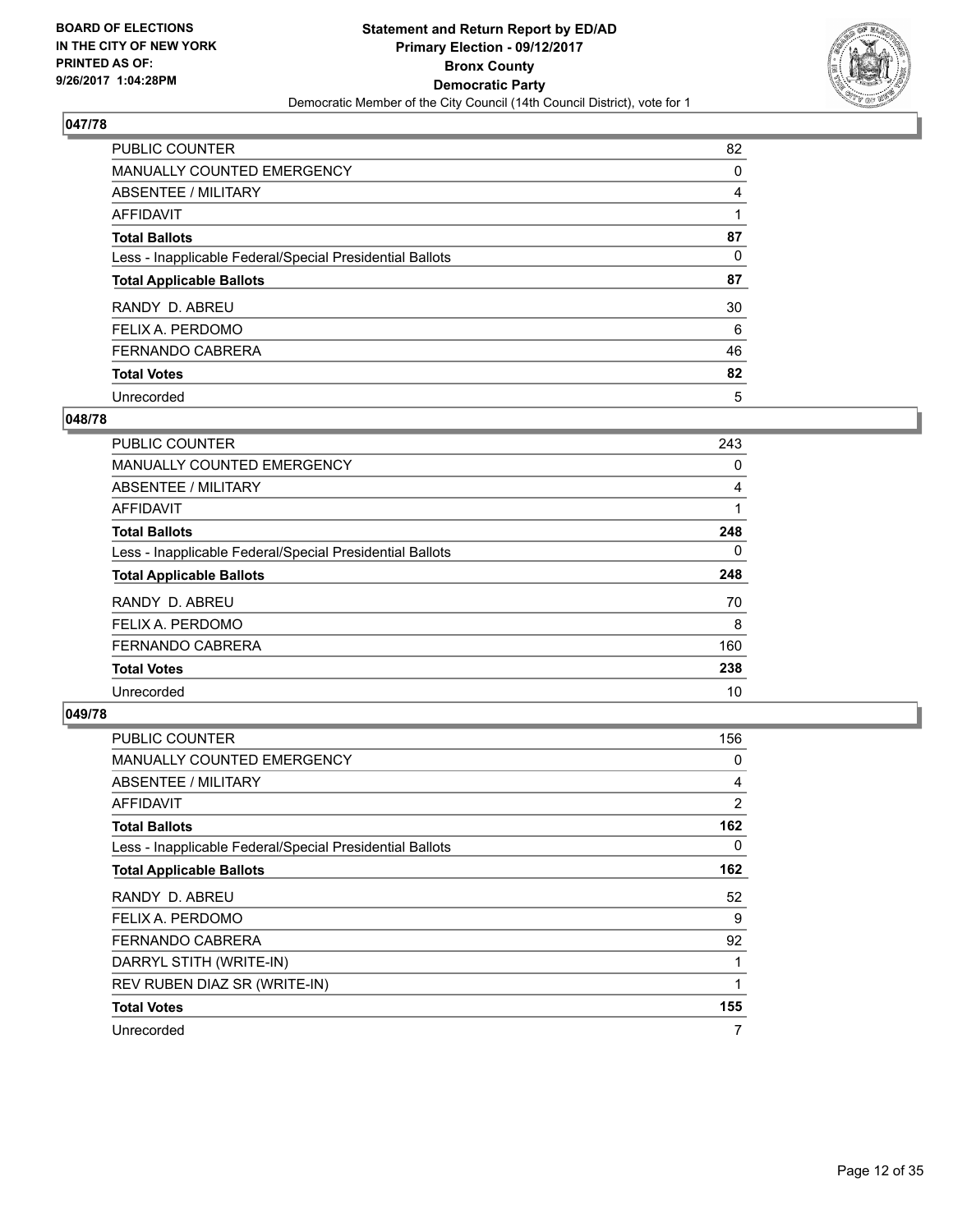

| PUBLIC COUNTER                                           | 119 |
|----------------------------------------------------------|-----|
| <b>MANUALLY COUNTED EMERGENCY</b>                        | 0   |
| <b>ABSENTEE / MILITARY</b>                               |     |
| <b>AFFIDAVIT</b>                                         |     |
| <b>Total Ballots</b>                                     | 121 |
| Less - Inapplicable Federal/Special Presidential Ballots | 0   |
| <b>Total Applicable Ballots</b>                          | 121 |
| RANDY D. ABREU                                           | 56  |
| FELIX A. PERDOMO                                         | 7   |
| <b>FERNANDO CABRERA</b>                                  | 58  |
| <b>Total Votes</b>                                       | 121 |

#### **051/78**

| PUBLIC COUNTER                                           | 86 |
|----------------------------------------------------------|----|
| <b>MANUALLY COUNTED EMERGENCY</b>                        | 0  |
| ABSENTEE / MILITARY                                      | 0  |
| AFFIDAVIT                                                |    |
| <b>Total Ballots</b>                                     | 87 |
| Less - Inapplicable Federal/Special Presidential Ballots | 0  |
| <b>Total Applicable Ballots</b>                          | 87 |
| RANDY D. ABREU                                           | 34 |
| FELIX A. PERDOMO                                         | 8  |
| FERNANDO CABRERA                                         | 41 |
| <b>Total Votes</b>                                       | 83 |
| Unrecorded                                               | 4  |
|                                                          |    |

| <b>PUBLIC COUNTER</b>                                    | 71 |
|----------------------------------------------------------|----|
| <b>MANUALLY COUNTED EMERGENCY</b>                        | 0  |
| ABSENTEE / MILITARY                                      |    |
| AFFIDAVIT                                                | 0  |
| <b>Total Ballots</b>                                     | 72 |
| Less - Inapplicable Federal/Special Presidential Ballots | 0  |
| <b>Total Applicable Ballots</b>                          | 72 |
| RANDY D. ABREU                                           | 33 |
| FELIX A. PERDOMO                                         | 4  |
| <b>FERNANDO CABRERA</b>                                  | 28 |
| UNATTRIBUTABLE WRITE-IN (WRITE-IN)                       | 1  |
| <b>Total Votes</b>                                       | 66 |
| Unrecorded                                               | 6  |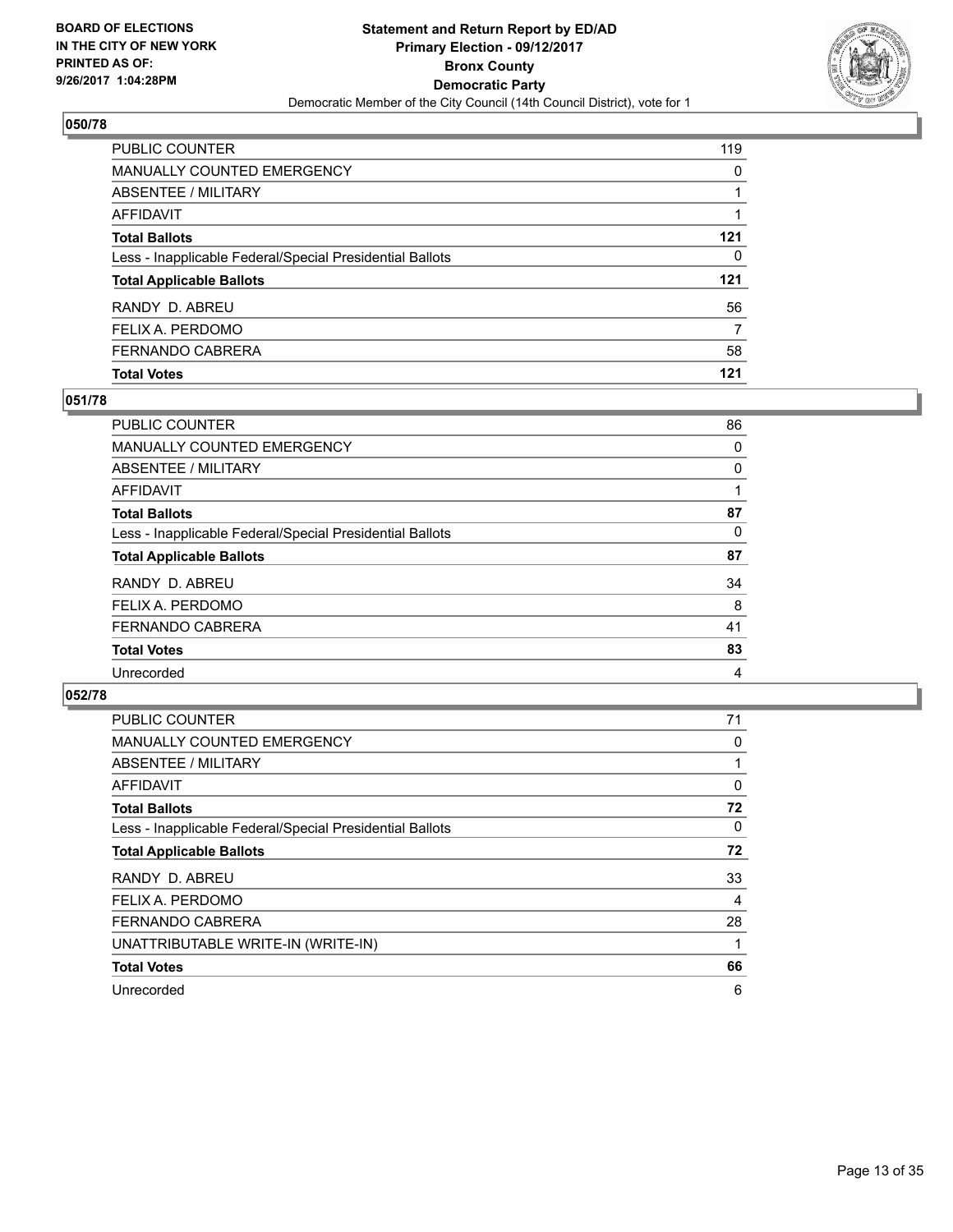

| <b>PUBLIC COUNTER</b>                                    | 76           |
|----------------------------------------------------------|--------------|
| <b>MANUALLY COUNTED EMERGENCY</b>                        | $\Omega$     |
| <b>ABSENTEE / MILITARY</b>                               | 0            |
| <b>AFFIDAVIT</b>                                         | $\Omega$     |
| <b>Total Ballots</b>                                     | 76           |
| Less - Inapplicable Federal/Special Presidential Ballots | $\mathbf{0}$ |
| <b>Total Applicable Ballots</b>                          | 76           |
| RANDY D. ABREU                                           | 30           |
| FELIX A. PERDOMO                                         | 6            |
| FERNANDO CABRERA                                         | 40           |
| <b>Total Votes</b>                                       | 76           |

## **054/78**

| 56 |
|----|
| 0  |
|    |
|    |
| 58 |
| 0  |
| 58 |
| 28 |
| 3  |
| 23 |
| 54 |
| 4  |
|    |

| <b>PUBLIC COUNTER</b>                                    | 80             |
|----------------------------------------------------------|----------------|
| <b>MANUALLY COUNTED EMERGENCY</b>                        | 0              |
| ABSENTEE / MILITARY                                      | 3              |
| <b>AFFIDAVIT</b>                                         | $\overline{2}$ |
| <b>Total Ballots</b>                                     | 85             |
| Less - Inapplicable Federal/Special Presidential Ballots | 0              |
| <b>Total Applicable Ballots</b>                          | 85             |
| RANDY D. ABREU                                           | 32             |
| FELIX A. PERDOMO                                         | 7              |
| <b>FERNANDO CABRERA</b>                                  | 40             |
| <b>Total Votes</b>                                       | 79             |
| Unrecorded                                               | 6              |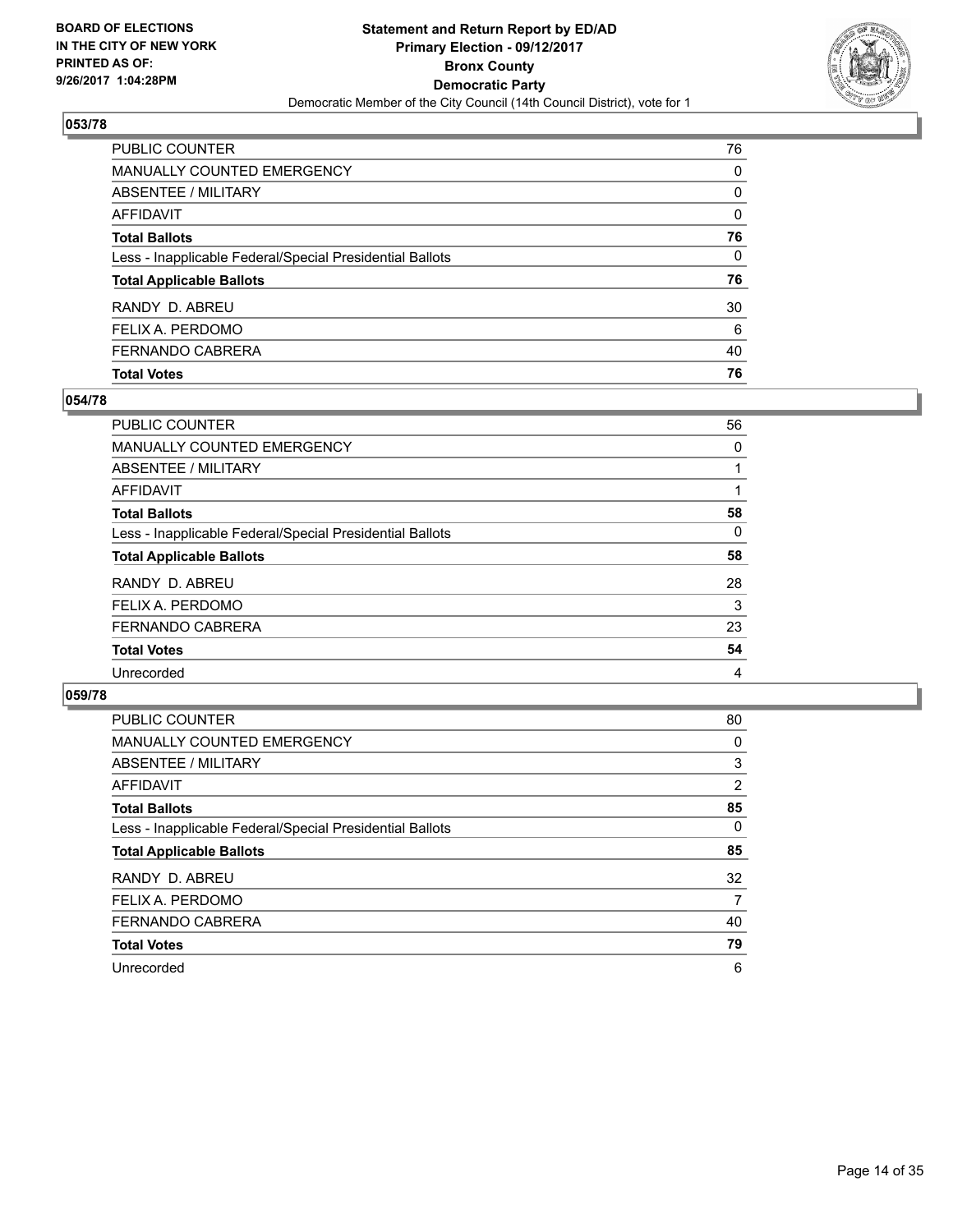

| <b>PUBLIC COUNTER</b>                                    | 90             |
|----------------------------------------------------------|----------------|
| <b>MANUALLY COUNTED EMERGENCY</b>                        | 0              |
| ABSENTEE / MILITARY                                      | $\overline{2}$ |
| AFFIDAVIT                                                | 0              |
| <b>Total Ballots</b>                                     | 92             |
| Less - Inapplicable Federal/Special Presidential Ballots | 0              |
| <b>Total Applicable Ballots</b>                          | 92             |
| RANDY D. ABREU                                           | 33             |
| FELIX A. PERDOMO                                         | 7              |
| FERNANDO CABRERA                                         | 44             |
| <b>Total Votes</b>                                       | 84             |
| Unrecorded                                               | 8              |

#### **065/78**

| <b>PUBLIC COUNTER</b>                                    | 33             |
|----------------------------------------------------------|----------------|
| MANUALLY COUNTED EMERGENCY                               | 0              |
| ABSENTEE / MILITARY                                      | 5              |
| <b>AFFIDAVIT</b>                                         | 0              |
| <b>Total Ballots</b>                                     | 38             |
| Less - Inapplicable Federal/Special Presidential Ballots | 0              |
| <b>Total Applicable Ballots</b>                          | 38             |
| RANDY D. ABREU                                           | 12             |
| FELIX A. PERDOMO                                         |                |
| <b>FERNANDO CABRERA</b>                                  | 23             |
| <b>Total Votes</b>                                       | 36             |
| Unrecorded                                               | $\overline{2}$ |

| <b>PUBLIC COUNTER</b>                                    | 45 |
|----------------------------------------------------------|----|
| <b>MANUALLY COUNTED EMERGENCY</b>                        | 0  |
| ABSENTEE / MILITARY                                      |    |
| AFFIDAVIT                                                | 0  |
| <b>Total Ballots</b>                                     | 46 |
| Less - Inapplicable Federal/Special Presidential Ballots | 0  |
| <b>Total Applicable Ballots</b>                          | 46 |
| RANDY D. ABREU                                           | 17 |
| FELIX A. PERDOMO                                         | 4  |
| FERNANDO CABRERA                                         | 20 |
| UNATTRIBUTABLE WRITE-IN (WRITE-IN)                       |    |
| <b>Total Votes</b>                                       | 42 |
| Unrecorded                                               | 4  |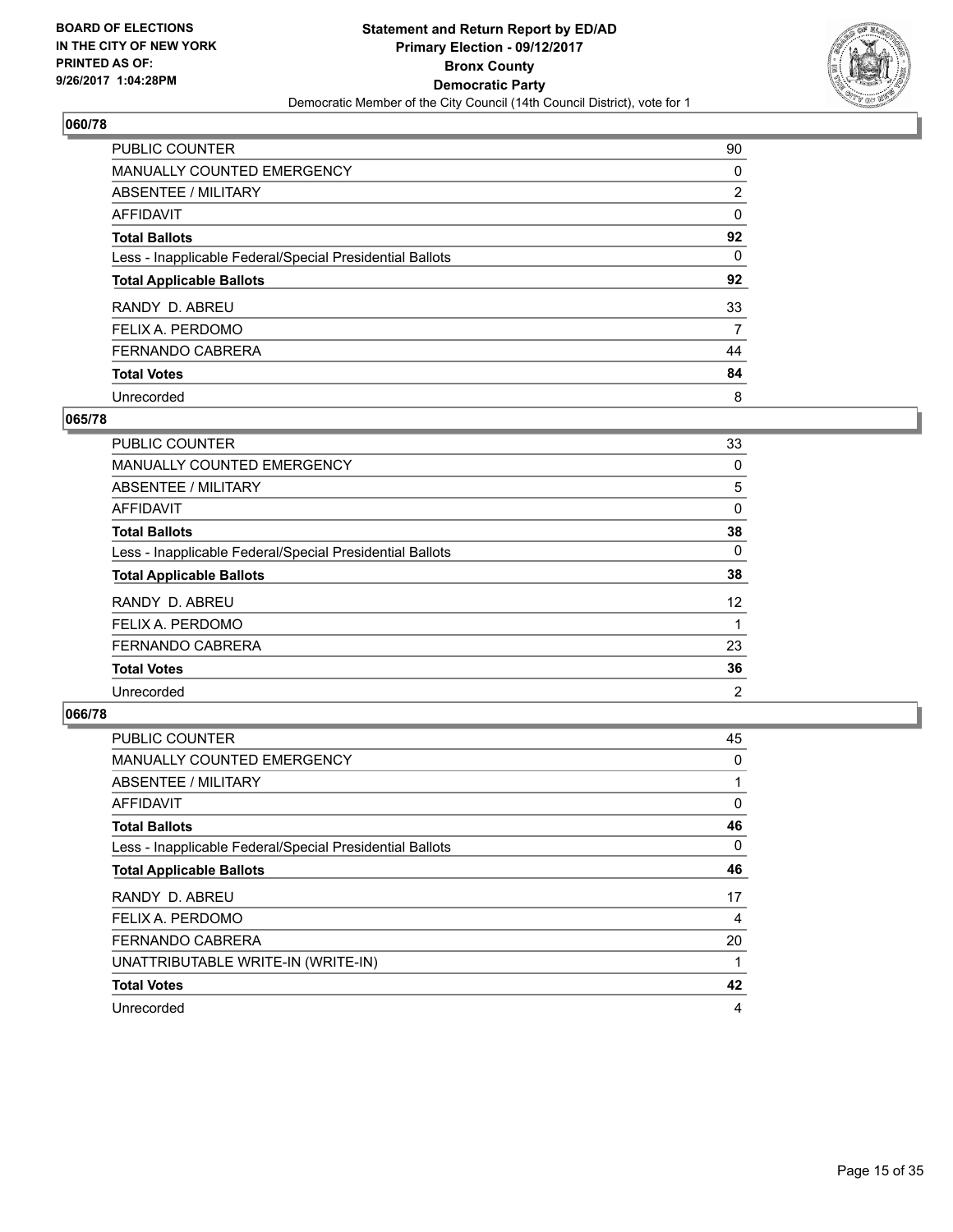

| <b>PUBLIC COUNTER</b>                                    | 29 |
|----------------------------------------------------------|----|
| <b>MANUALLY COUNTED EMERGENCY</b>                        | 0  |
| ABSENTEE / MILITARY                                      | 20 |
| AFFIDAVIT                                                | 0  |
| <b>Total Ballots</b>                                     | 49 |
| Less - Inapplicable Federal/Special Presidential Ballots | 0  |
| <b>Total Applicable Ballots</b>                          | 49 |
| RANDY D. ABREU                                           | 11 |
| FELIX A. PERDOMO                                         | 4  |
| <b>FERNANDO CABRERA</b>                                  | 33 |
| <b>Total Votes</b>                                       | 48 |
| Unrecorded                                               | 1  |

| <b>PUBLIC COUNTER</b>                                    | 42 |
|----------------------------------------------------------|----|
| <b>MANUALLY COUNTED EMERGENCY</b>                        | 0  |
| ABSENTEE / MILITARY                                      | 0  |
| <b>AFFIDAVIT</b>                                         | 0  |
| <b>Total Ballots</b>                                     | 42 |
| Less - Inapplicable Federal/Special Presidential Ballots | 0  |
| <b>Total Applicable Ballots</b>                          | 42 |
| RANDY D. ABREU                                           | 14 |
| FELIX A. PERDOMO                                         | 6  |
| <b>FERNANDO CABRERA</b>                                  | 21 |
|                                                          |    |
| <b>Total Votes</b>                                       | 41 |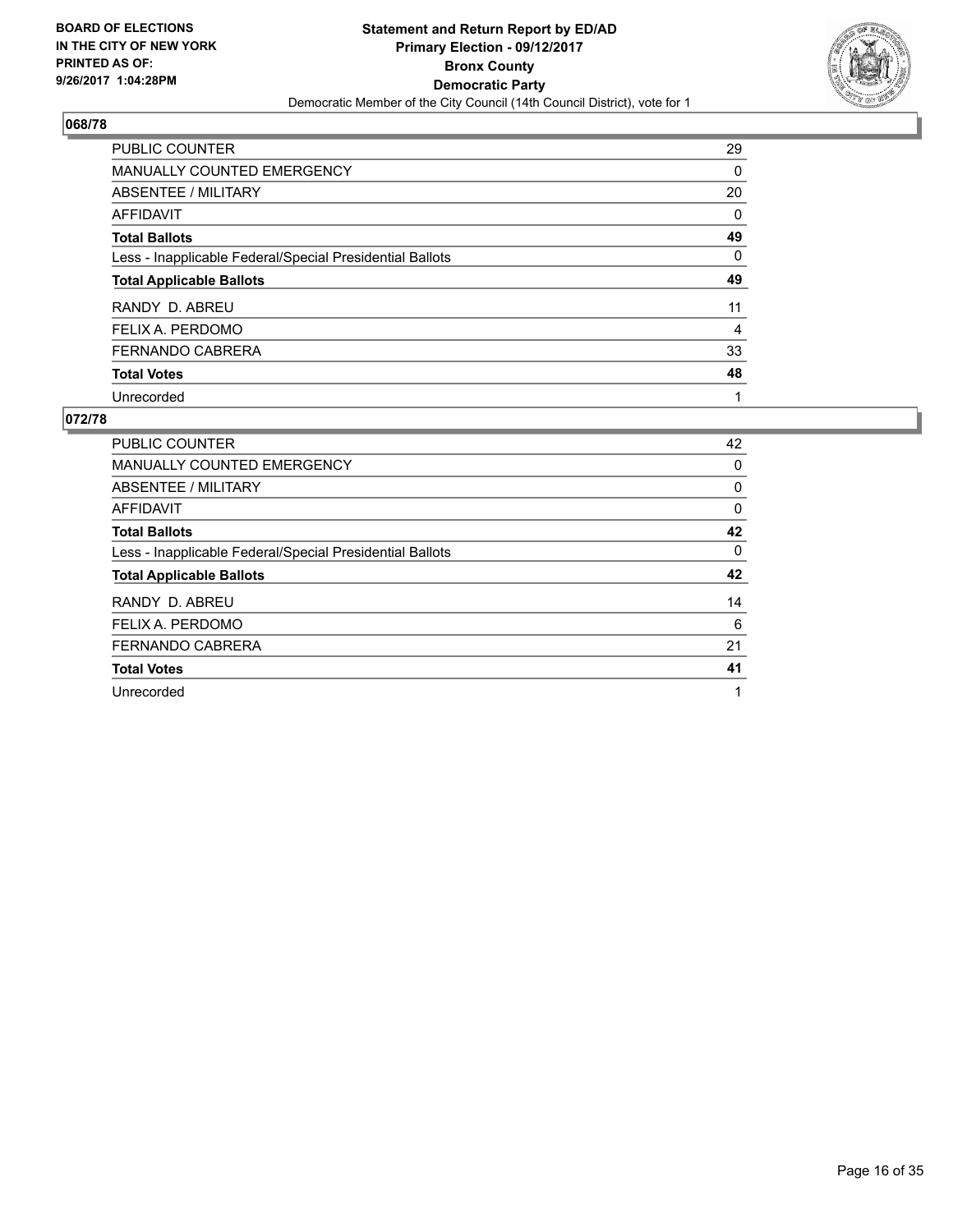

| <b>PUBLIC COUNTER</b>                                    | 104      |
|----------------------------------------------------------|----------|
| <b>MANUALLY COUNTED EMERGENCY</b>                        | $\Omega$ |
| ABSENTEE / MILITARY                                      | 50       |
| AFFIDAVIT                                                | 2        |
| <b>Total Ballots</b>                                     | 156      |
| Less - Inapplicable Federal/Special Presidential Ballots | 0        |
| <b>Total Applicable Ballots</b>                          | 156      |
| RANDY D. ABREU                                           | 47       |
| FELIX A. PERDOMO                                         | 15       |
| <b>FERNANDO CABRERA</b>                                  | 81       |
| <b>Total Votes</b>                                       | 143      |
| Unrecorded                                               | 13       |

#### **002/81**

| <b>PUBLIC COUNTER</b>                                    | 92             |
|----------------------------------------------------------|----------------|
| MANUALLY COUNTED EMERGENCY                               | 0              |
| ABSENTEE / MILITARY                                      | 2              |
| <b>AFFIDAVIT</b>                                         |                |
| <b>Total Ballots</b>                                     | 95             |
| Less - Inapplicable Federal/Special Presidential Ballots | 0              |
| <b>Total Applicable Ballots</b>                          | 95             |
| RANDY D. ABREU                                           | 48             |
| FELIX A. PERDOMO                                         | 10             |
| <b>FERNANDO CABRERA</b>                                  | 35             |
| <b>Total Votes</b>                                       | 93             |
| Unrecorded                                               | $\overline{2}$ |

| <b>PUBLIC COUNTER</b>                                    | 72             |
|----------------------------------------------------------|----------------|
| <b>MANUALLY COUNTED EMERGENCY</b>                        | 0              |
| ABSENTEE / MILITARY                                      |                |
| AFFIDAVIT                                                | 0              |
| <b>Total Ballots</b>                                     | 73             |
| Less - Inapplicable Federal/Special Presidential Ballots | 0              |
| <b>Total Applicable Ballots</b>                          | 73             |
| RANDY D. ABREU                                           | 38             |
| FELIX A. PERDOMO                                         | 9              |
| <b>FERNANDO CABRERA</b>                                  | 24             |
| <b>Total Votes</b>                                       | 71             |
| Unrecorded                                               | $\overline{2}$ |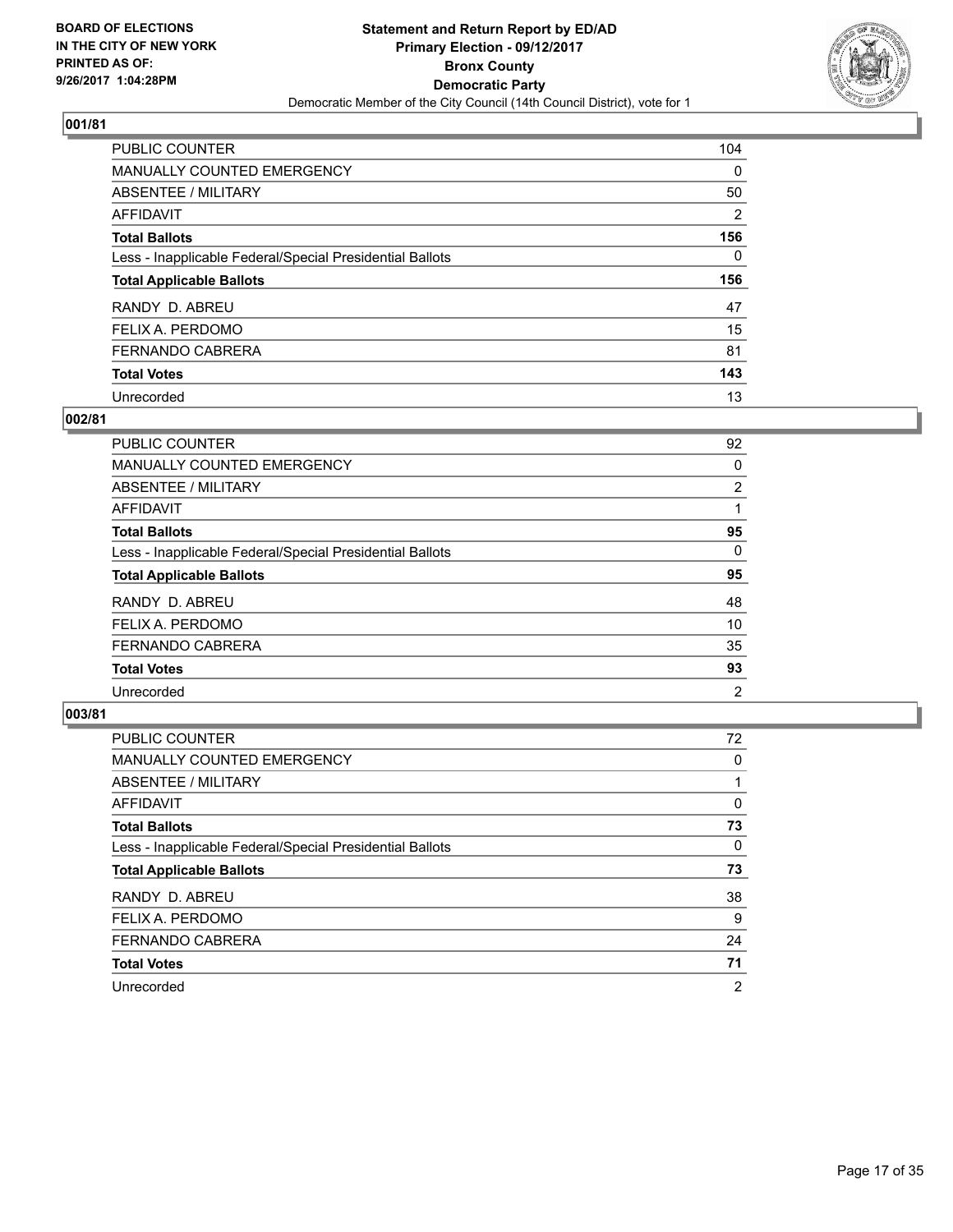

| <b>PUBLIC COUNTER</b>                                    | 96  |
|----------------------------------------------------------|-----|
| <b>MANUALLY COUNTED EMERGENCY</b>                        | 0   |
| ABSENTEE / MILITARY                                      |     |
| AFFIDAVIT                                                | 4   |
| <b>Total Ballots</b>                                     | 101 |
| Less - Inapplicable Federal/Special Presidential Ballots | 0   |
| <b>Total Applicable Ballots</b>                          | 101 |
|                                                          |     |
| RANDY D. ABREU                                           | 41  |
| FELIX A. PERDOMO                                         | 17  |
| <b>FERNANDO CABRERA</b>                                  | 40  |
| <b>Total Votes</b>                                       | 98  |

#### **005/81**

| <b>PUBLIC COUNTER</b>                                    | 118 |
|----------------------------------------------------------|-----|
| <b>MANUALLY COUNTED EMERGENCY</b>                        | 0   |
| ABSENTEE / MILITARY                                      | 4   |
| AFFIDAVIT                                                | 0   |
| <b>Total Ballots</b>                                     | 122 |
| Less - Inapplicable Federal/Special Presidential Ballots | 0   |
| <b>Total Applicable Ballots</b>                          | 122 |
| RANDY D. ABREU                                           | 58  |
| FELIX A. PERDOMO                                         | 13  |
| <b>FERNANDO CABRERA</b>                                  | 44  |
| <b>Total Votes</b>                                       | 115 |
| Unrecorded                                               | 7   |

| <b>PUBLIC COUNTER</b>                                    | 114   |
|----------------------------------------------------------|-------|
| <b>MANUALLY COUNTED EMERGENCY</b>                        | 0     |
| ABSENTEE / MILITARY                                      | 0     |
| AFFIDAVIT                                                |       |
| <b>Total Ballots</b>                                     | 115   |
| Less - Inapplicable Federal/Special Presidential Ballots | 0     |
| <b>Total Applicable Ballots</b>                          | 115   |
| RANDY D. ABREU                                           | 34    |
| FELIX A. PERDOMO                                         | 10    |
| <b>FERNANDO CABRERA</b>                                  | 68    |
| <b>Total Votes</b>                                       | $112$ |
| Unrecorded                                               | 3     |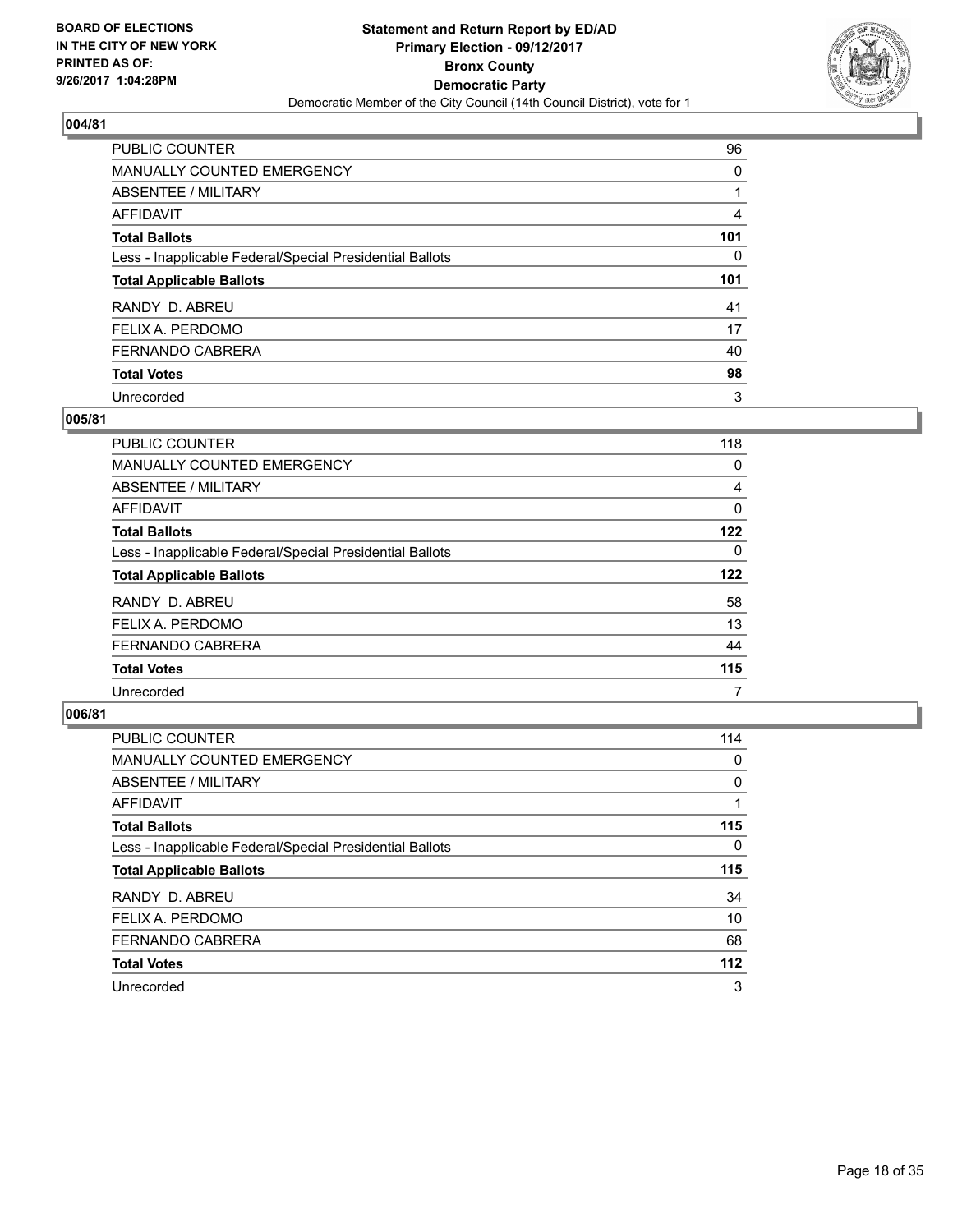

| <b>PUBLIC COUNTER</b>                                    | 69 |
|----------------------------------------------------------|----|
| <b>MANUALLY COUNTED EMERGENCY</b>                        | 0  |
| ABSENTEE / MILITARY                                      | 4  |
| AFFIDAVIT                                                | 0  |
| <b>Total Ballots</b>                                     | 73 |
| Less - Inapplicable Federal/Special Presidential Ballots | 0  |
| <b>Total Applicable Ballots</b>                          | 73 |
| RANDY D. ABREU                                           | 21 |
| FELIX A. PERDOMO                                         | 17 |
| <b>FERNANDO CABRERA</b>                                  | 31 |
| <b>Total Votes</b>                                       | 69 |
| Unrecorded                                               | 4  |

#### **008/81**

| PUBLIC COUNTER                                           | 49 |
|----------------------------------------------------------|----|
| <b>MANUALLY COUNTED EMERGENCY</b>                        | 0  |
| ABSENTEE / MILITARY                                      |    |
| AFFIDAVIT                                                |    |
| <b>Total Ballots</b>                                     | 51 |
| Less - Inapplicable Federal/Special Presidential Ballots | 0  |
| <b>Total Applicable Ballots</b>                          | 51 |
| RANDY D. ABREU                                           | 22 |
| FELIX A. PERDOMO                                         | 3  |
| <b>FERNANDO CABRERA</b>                                  | 25 |
| <b>Total Votes</b>                                       | 50 |
| Unrecorded                                               |    |

| <b>PUBLIC COUNTER</b>                                    | 75 |
|----------------------------------------------------------|----|
| <b>MANUALLY COUNTED EMERGENCY</b>                        | 0  |
| ABSENTEE / MILITARY                                      |    |
| AFFIDAVIT                                                |    |
| <b>Total Ballots</b>                                     | 77 |
| Less - Inapplicable Federal/Special Presidential Ballots | 0  |
| <b>Total Applicable Ballots</b>                          | 77 |
| RANDY D. ABREU                                           | 37 |
| FELIX A. PERDOMO                                         |    |
| <b>FERNANDO CABRERA</b>                                  | 31 |
| <b>Total Votes</b>                                       | 69 |
| Unrecorded                                               | 8  |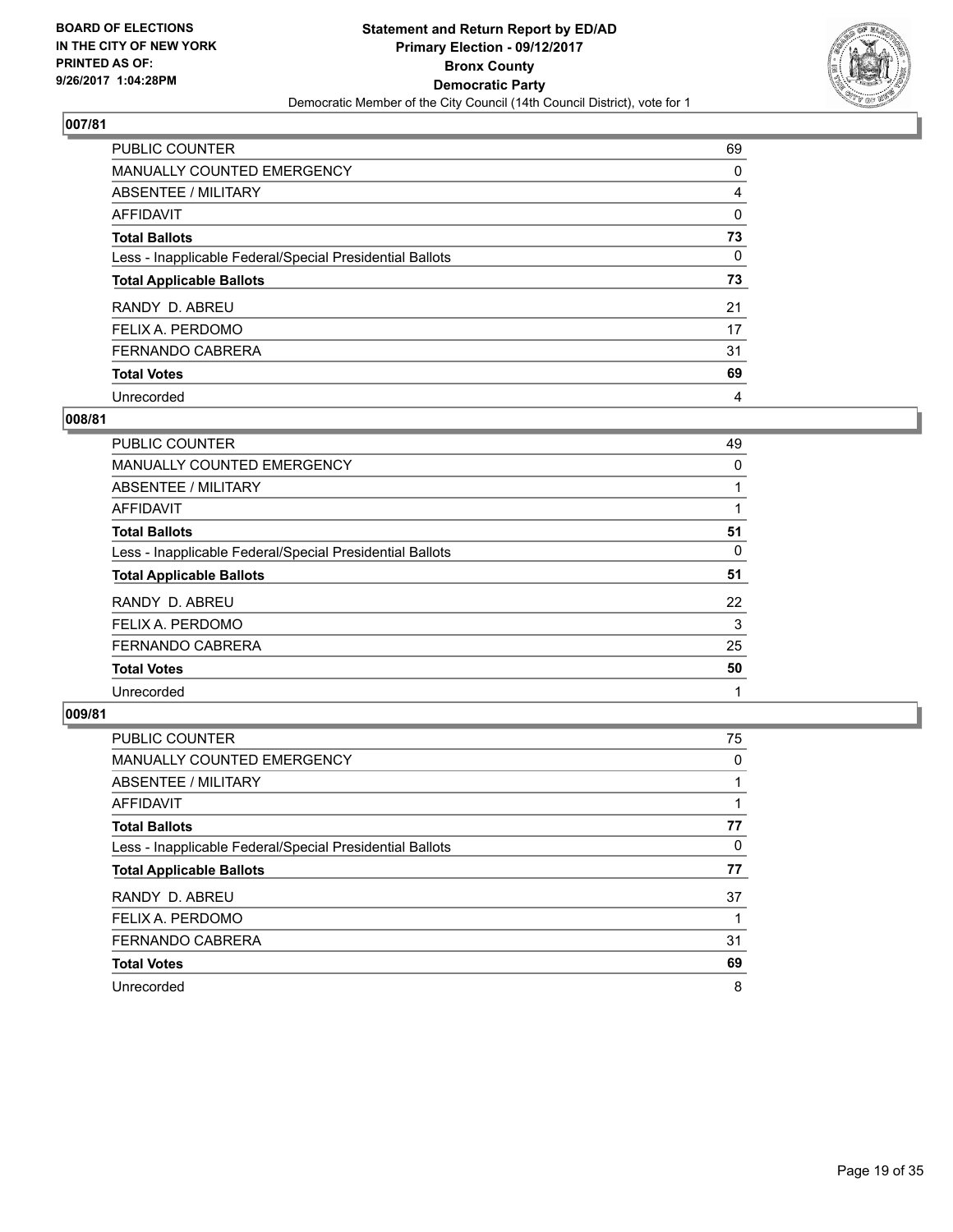

| PUBLIC COUNTER                                           | 0            |
|----------------------------------------------------------|--------------|
| <b>MANUALLY COUNTED EMERGENCY</b>                        | 0            |
| <b>ABSENTEE / MILITARY</b>                               | 0            |
| <b>AFFIDAVIT</b>                                         | 0            |
| <b>Total Ballots</b>                                     | 0            |
| Less - Inapplicable Federal/Special Presidential Ballots | 0            |
| <b>Total Applicable Ballots</b>                          | 0            |
| RANDY D. ABREU                                           | $\Omega$     |
| FELIX A. PERDOMO                                         | 0            |
| FERNANDO CABRERA                                         | 0            |
| <b>Total Votes</b>                                       | $\mathbf{0}$ |

## **038/81**

| PUBLIC COUNTER                                           | 149 |
|----------------------------------------------------------|-----|
| <b>MANUALLY COUNTED EMERGENCY</b>                        | 0   |
| ABSENTEE / MILITARY                                      | 4   |
| AFFIDAVIT                                                |     |
| <b>Total Ballots</b>                                     | 154 |
| Less - Inapplicable Federal/Special Presidential Ballots | 0   |
| <b>Total Applicable Ballots</b>                          | 154 |
| RANDY D. ABREU                                           | 57  |
| FELIX A. PERDOMO                                         | 10  |
| <b>FERNANDO CABRERA</b>                                  | 71  |
| <b>Total Votes</b>                                       | 138 |
| Unrecorded                                               | 16  |
|                                                          |     |

| <b>PUBLIC COUNTER</b>                                    | 30       |
|----------------------------------------------------------|----------|
| <b>MANUALLY COUNTED EMERGENCY</b>                        | 0        |
| ABSENTEE / MILITARY                                      | 2        |
| <b>AFFIDAVIT</b>                                         | $\Omega$ |
| <b>Total Ballots</b>                                     | 32       |
| Less - Inapplicable Federal/Special Presidential Ballots | 0        |
| <b>Total Applicable Ballots</b>                          | 32       |
| RANDY D. ABREU                                           | 17       |
| FELIX A. PERDOMO                                         |          |
| <b>FERNANDO CABRERA</b>                                  | 11       |
| <b>Total Votes</b>                                       | 29       |
| Unrecorded                                               | 3        |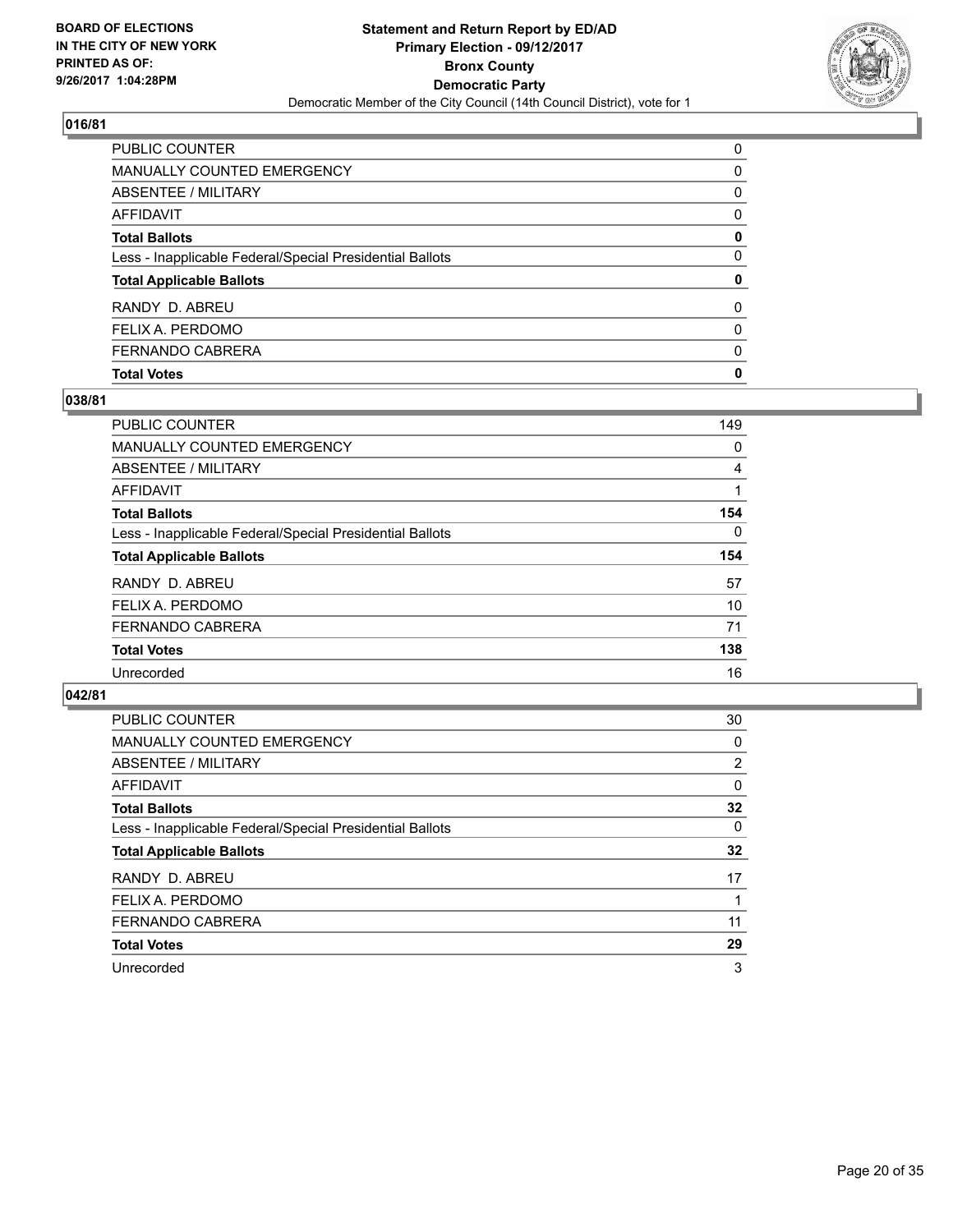

| <b>PUBLIC COUNTER</b>                                    | 58 |
|----------------------------------------------------------|----|
| <b>MANUALLY COUNTED EMERGENCY</b>                        | 0  |
| ABSENTEE / MILITARY                                      |    |
| AFFIDAVIT                                                | 0  |
| <b>Total Ballots</b>                                     | 59 |
| Less - Inapplicable Federal/Special Presidential Ballots | 0  |
| <b>Total Applicable Ballots</b>                          | 59 |
| RANDY D. ABREU                                           | 17 |
| FELIX A. PERDOMO                                         | 5  |
| <b>FERNANDO CABRERA</b>                                  | 30 |
| <b>Total Votes</b>                                       | 52 |
| Unrecorded                                               | 7  |

#### **002/86**

| <b>PUBLIC COUNTER</b>                                    | 88 |
|----------------------------------------------------------|----|
| <b>MANUALLY COUNTED EMERGENCY</b>                        | 0  |
| ABSENTEE / MILITARY                                      | 0  |
| AFFIDAVIT                                                | 0  |
| <b>Total Ballots</b>                                     | 88 |
| Less - Inapplicable Federal/Special Presidential Ballots | 0  |
| <b>Total Applicable Ballots</b>                          | 88 |
| RANDY D. ABREU                                           | 26 |
| FELIX A. PERDOMO                                         | 6  |
| <b>FERNANDO CABRERA</b>                                  | 51 |
| <b>Total Votes</b>                                       | 83 |
| Unrecorded                                               | 5  |
|                                                          |    |

| PUBLIC COUNTER                                           | 74 |
|----------------------------------------------------------|----|
| <b>MANUALLY COUNTED EMERGENCY</b>                        | 0  |
| ABSENTEE / MILITARY                                      | 3  |
| AFFIDAVIT                                                | 0  |
| <b>Total Ballots</b>                                     | 77 |
| Less - Inapplicable Federal/Special Presidential Ballots | 0  |
| <b>Total Applicable Ballots</b>                          | 77 |
| RANDY D. ABREU                                           | 19 |
| FELIX A. PERDOMO                                         | 9  |
| <b>FERNANDO CABRERA</b>                                  | 49 |
| <b>Total Votes</b>                                       | 77 |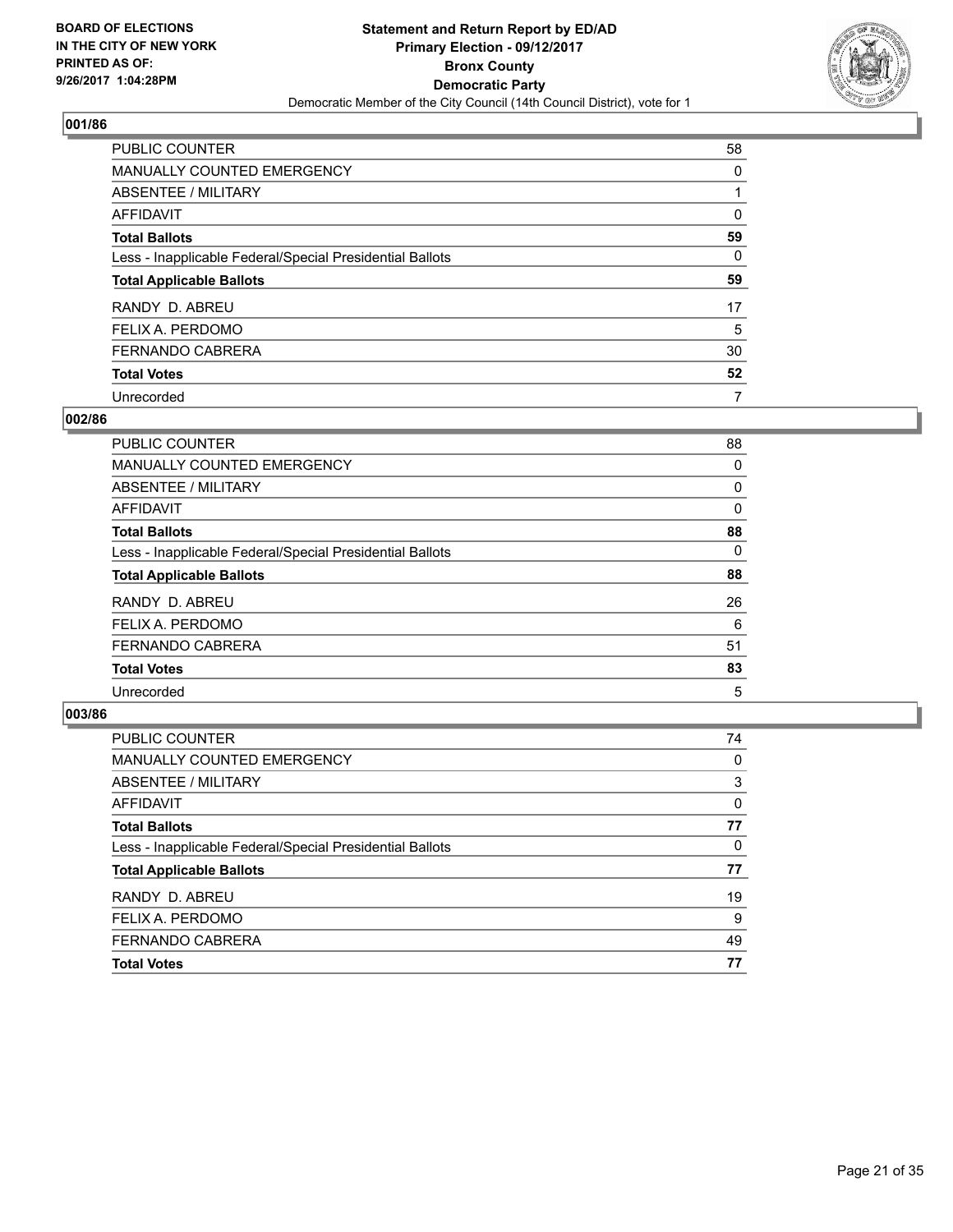

| <b>PUBLIC COUNTER</b>                                    | 53 |
|----------------------------------------------------------|----|
| <b>MANUALLY COUNTED EMERGENCY</b>                        | 0  |
| ABSENTEE / MILITARY                                      |    |
| AFFIDAVIT                                                | 0  |
| <b>Total Ballots</b>                                     | 54 |
| Less - Inapplicable Federal/Special Presidential Ballots | 0  |
| <b>Total Applicable Ballots</b>                          | 54 |
| RANDY D. ABREU                                           | 9  |
|                                                          |    |
| FELIX A. PERDOMO                                         | 7  |
| <b>FERNANDO CABRERA</b>                                  | 34 |
| <b>Total Votes</b>                                       | 50 |

#### **005/86**

| <b>PUBLIC COUNTER</b>                                    | 54 |
|----------------------------------------------------------|----|
| <b>MANUALLY COUNTED EMERGENCY</b>                        | 0  |
| ABSENTEE / MILITARY                                      |    |
| <b>AFFIDAVIT</b>                                         |    |
| <b>Total Ballots</b>                                     | 56 |
| Less - Inapplicable Federal/Special Presidential Ballots | 0  |
| <b>Total Applicable Ballots</b>                          | 56 |
| RANDY D. ABREU                                           | 15 |
| FELIX A. PERDOMO                                         | 6  |
| <b>FERNANDO CABRERA</b>                                  | 31 |
| <b>JOSE LAINEZ (WRITE-IN)</b>                            | 1  |
| <b>Total Votes</b>                                       | 53 |
| Unrecorded                                               | 3  |

| PUBLIC COUNTER                                           | 59 |
|----------------------------------------------------------|----|
| <b>MANUALLY COUNTED EMERGENCY</b>                        | 0  |
| ABSENTEE / MILITARY                                      | 3  |
| AFFIDAVIT                                                | 0  |
| <b>Total Ballots</b>                                     | 62 |
| Less - Inapplicable Federal/Special Presidential Ballots | 0  |
| <b>Total Applicable Ballots</b>                          | 62 |
| RANDY D. ABREU                                           | 9  |
| FELIX A. PERDOMO                                         | 3  |
| <b>FERNANDO CABRERA</b>                                  | 43 |
| <b>JUSTIN SANCHEZ (WRITE-IN)</b>                         |    |
| UNATTRIBUTABLE WRITE-IN (WRITE-IN)                       |    |
| <b>Total Votes</b>                                       | 57 |
| Unrecorded                                               | 5  |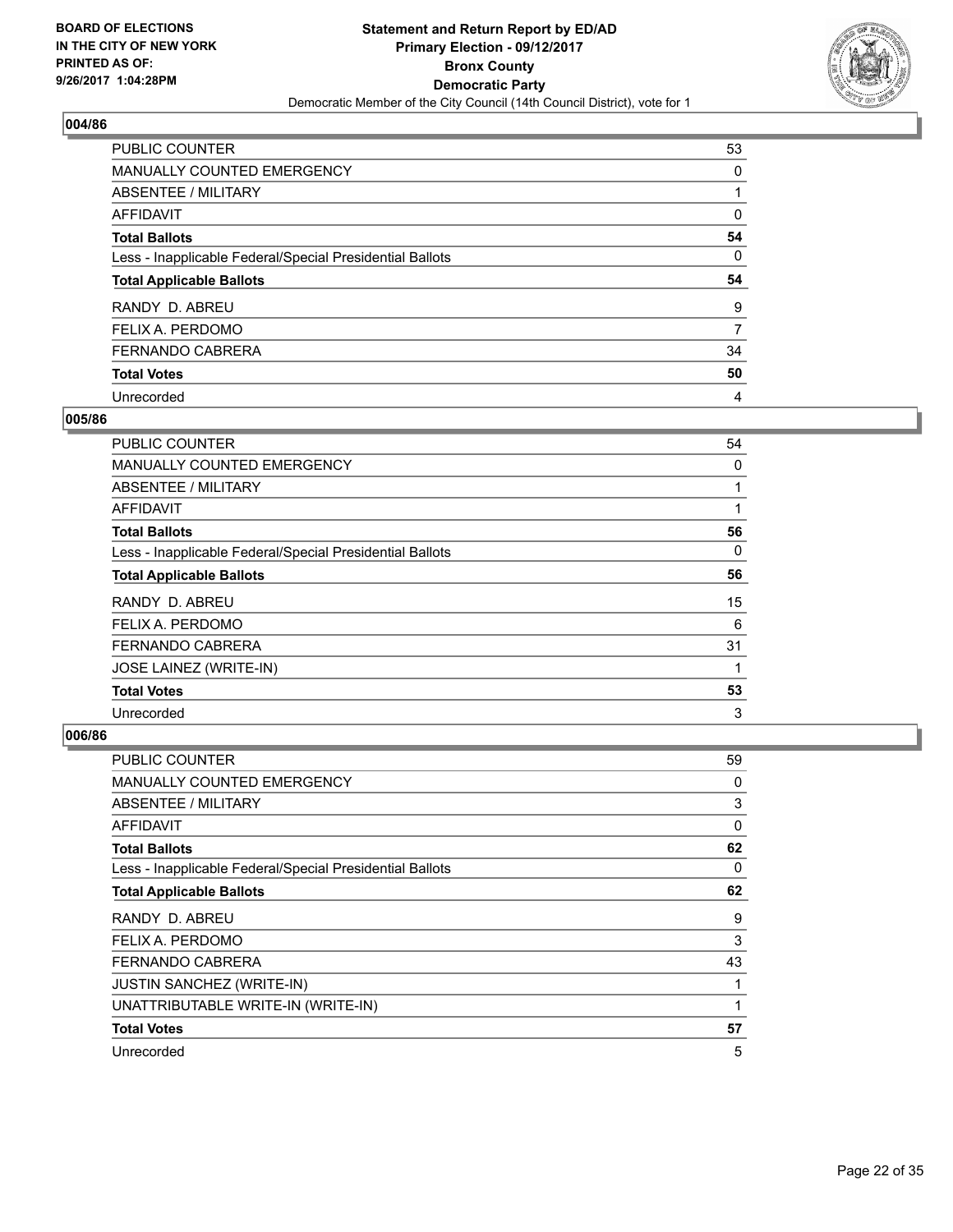

| <b>PUBLIC COUNTER</b>                                    | 89 |
|----------------------------------------------------------|----|
| <b>MANUALLY COUNTED EMERGENCY</b>                        | 0  |
| ABSENTEE / MILITARY                                      | 0  |
| AFFIDAVIT                                                | 0  |
| <b>Total Ballots</b>                                     | 89 |
| Less - Inapplicable Federal/Special Presidential Ballots | 0  |
| <b>Total Applicable Ballots</b>                          | 89 |
| RANDY D. ABREU                                           | 17 |
| FELIX A. PERDOMO                                         | 12 |
| <b>FERNANDO CABRERA</b>                                  | 52 |
|                                                          |    |
| <b>Total Votes</b>                                       | 81 |

#### **008/86**

| <b>PUBLIC COUNTER</b>                                    | 74 |
|----------------------------------------------------------|----|
| <b>MANUALLY COUNTED EMERGENCY</b>                        | 0  |
| ABSENTEE / MILITARY                                      | 3  |
| AFFIDAVIT                                                | 0  |
| <b>Total Ballots</b>                                     | 77 |
| Less - Inapplicable Federal/Special Presidential Ballots | 0  |
| <b>Total Applicable Ballots</b>                          | 77 |
| RANDY D. ABREU                                           | 27 |
| FELIX A. PERDOMO                                         |    |
| <b>FERNANDO CABRERA</b>                                  | 40 |
| <b>Total Votes</b>                                       | 68 |
| Unrecorded                                               | 9  |
|                                                          |    |

| <b>PUBLIC COUNTER</b>                                    | 118 |
|----------------------------------------------------------|-----|
| <b>MANUALLY COUNTED EMERGENCY</b>                        | 0   |
| ABSENTEE / MILITARY                                      | 6   |
| AFFIDAVIT                                                | 0   |
| <b>Total Ballots</b>                                     | 124 |
| Less - Inapplicable Federal/Special Presidential Ballots | 0   |
| <b>Total Applicable Ballots</b>                          | 124 |
| RANDY D. ABREU                                           | 22  |
| FELIX A. PERDOMO                                         | 37  |
| <b>FERNANDO CABRERA</b>                                  | 61  |
| <b>Total Votes</b>                                       | 120 |
| Unrecorded                                               | 4   |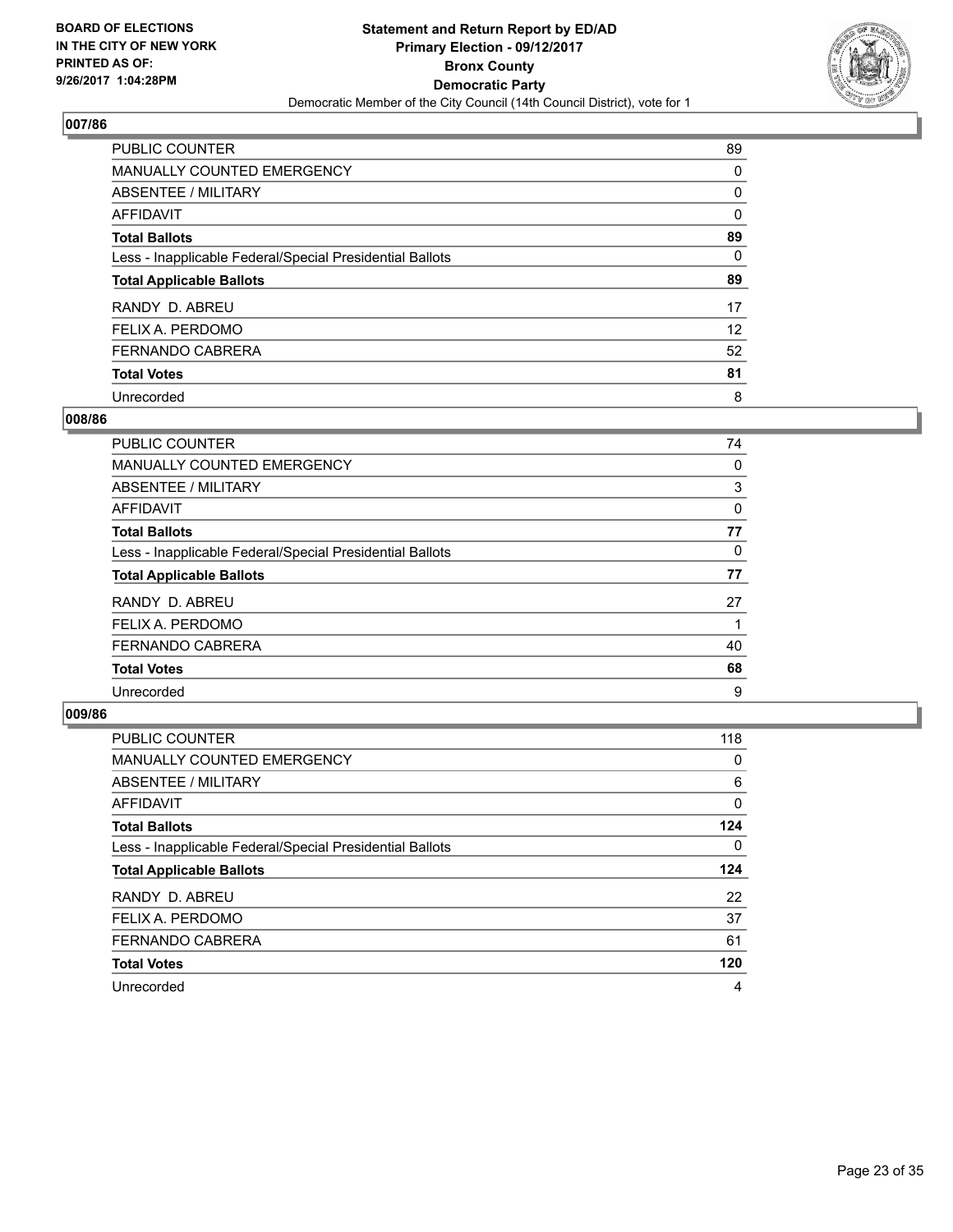

| <b>PUBLIC COUNTER</b>                                    | 58             |
|----------------------------------------------------------|----------------|
| <b>MANUALLY COUNTED EMERGENCY</b>                        | 0              |
| ABSENTEE / MILITARY                                      | $\overline{2}$ |
| AFFIDAVIT                                                | 0              |
| <b>Total Ballots</b>                                     | 60             |
| Less - Inapplicable Federal/Special Presidential Ballots | 0              |
| <b>Total Applicable Ballots</b>                          | 60             |
| RANDY D. ABREU                                           | 13             |
| FELIX A. PERDOMO                                         | 10             |
| <b>FERNANDO CABRERA</b>                                  | 34             |
| <b>Total Votes</b>                                       | 57             |
| Unrecorded                                               | 3              |

#### **011/86**

| PUBLIC COUNTER                                           | 91 |
|----------------------------------------------------------|----|
| <b>MANUALLY COUNTED EMERGENCY</b>                        | 0  |
| ABSENTEE / MILITARY                                      | 4  |
| <b>AFFIDAVIT</b>                                         | 2  |
| <b>Total Ballots</b>                                     | 97 |
| Less - Inapplicable Federal/Special Presidential Ballots | 0  |
| <b>Total Applicable Ballots</b>                          | 97 |
| RANDY D. ABREU                                           | 22 |
| FELIX A. PERDOMO                                         | 9  |
| <b>FERNANDO CABRERA</b>                                  | 60 |
| <b>Total Votes</b>                                       | 91 |
| Unrecorded                                               | 6  |

| <b>PUBLIC COUNTER</b>                                    | 112 |
|----------------------------------------------------------|-----|
| MANUALLY COUNTED EMERGENCY                               | 0   |
| ABSENTEE / MILITARY                                      |     |
| <b>AFFIDAVIT</b>                                         | 0   |
| <b>Total Ballots</b>                                     | 113 |
| Less - Inapplicable Federal/Special Presidential Ballots | 0   |
| <b>Total Applicable Ballots</b>                          | 113 |
| RANDY D. ABREU                                           | 38  |
| FELIX A. PERDOMO                                         | 11  |
| <b>FERNANDO CABRERA</b>                                  | 56  |
| <b>Total Votes</b>                                       | 105 |
| Unrecorded                                               | 8   |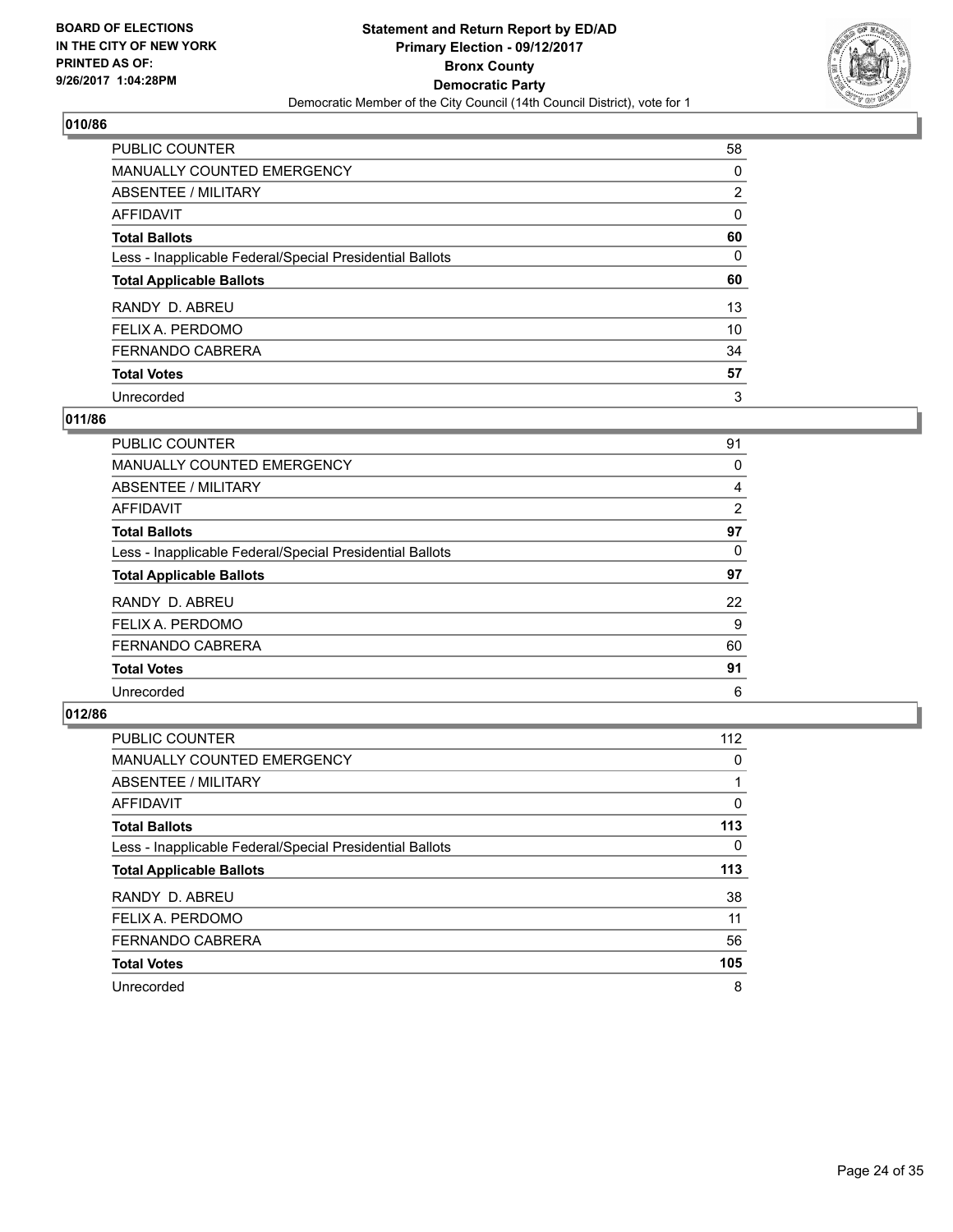

| <b>PUBLIC COUNTER</b>                                    | 87 |
|----------------------------------------------------------|----|
| <b>MANUALLY COUNTED EMERGENCY</b>                        | 0  |
| ABSENTEE / MILITARY                                      | 3  |
| AFFIDAVIT                                                |    |
| <b>Total Ballots</b>                                     | 91 |
| Less - Inapplicable Federal/Special Presidential Ballots | 0  |
| <b>Total Applicable Ballots</b>                          | 91 |
| RANDY D. ABREU                                           | 32 |
| FELIX A. PERDOMO                                         | 8  |
| <b>FERNANDO CABRERA</b>                                  | 43 |
| <b>Total Votes</b>                                       | 83 |
| Unrecorded                                               | 8  |

#### **014/86**

| <b>PUBLIC COUNTER</b>                                    | 83 |
|----------------------------------------------------------|----|
| <b>MANUALLY COUNTED EMERGENCY</b>                        | 0  |
| ABSENTEE / MILITARY                                      |    |
| AFFIDAVIT                                                | 0  |
| <b>Total Ballots</b>                                     | 84 |
| Less - Inapplicable Federal/Special Presidential Ballots | 0  |
| <b>Total Applicable Ballots</b>                          | 84 |
| RANDY D. ABREU                                           | 14 |
| FELIX A. PERDOMO                                         | 7  |
| <b>FERNANDO CABRERA</b>                                  | 53 |
| UNATTRIBUTABLE WRITE-IN (WRITE-IN)                       |    |
| <b>Total Votes</b>                                       | 75 |
| Unrecorded                                               | 9  |

| <b>PUBLIC COUNTER</b>                                    | 93             |
|----------------------------------------------------------|----------------|
| <b>MANUALLY COUNTED EMERGENCY</b>                        | 0              |
| ABSENTEE / MILITARY                                      | $\overline{2}$ |
| AFFIDAVIT                                                |                |
| <b>Total Ballots</b>                                     | 96             |
| Less - Inapplicable Federal/Special Presidential Ballots | 0              |
| <b>Total Applicable Ballots</b>                          | 96             |
| RANDY D. ABREU                                           | 30             |
| FELIX A. PERDOMO                                         | 7              |
| FERNANDO CABRERA                                         | 53             |
| <b>Total Votes</b>                                       | 90             |
| Unrecorded                                               | 6              |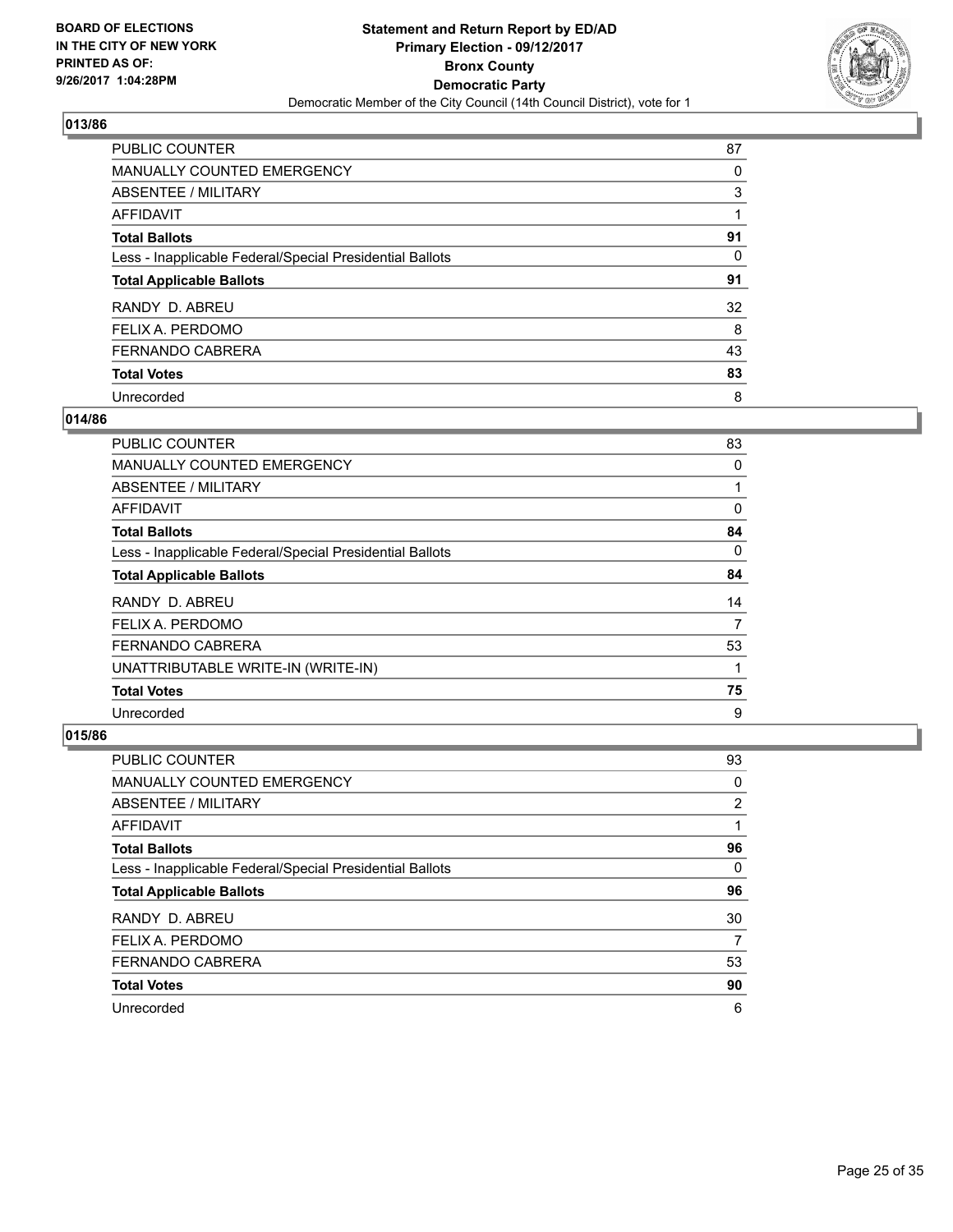

| <b>PUBLIC COUNTER</b>                                    | 94 |
|----------------------------------------------------------|----|
| <b>MANUALLY COUNTED EMERGENCY</b>                        | 0  |
| ABSENTEE / MILITARY                                      | 0  |
| AFFIDAVIT                                                | 0  |
| <b>Total Ballots</b>                                     | 94 |
| Less - Inapplicable Federal/Special Presidential Ballots | 0  |
| <b>Total Applicable Ballots</b>                          | 94 |
| RANDY D. ABREU                                           | 20 |
| FELIX A. PERDOMO                                         | 14 |
| <b>FERNANDO CABRERA</b>                                  | 56 |
| <b>Total Votes</b>                                       | 90 |
| Unrecorded                                               | 4  |

#### **017/86**

| <b>PUBLIC COUNTER</b>                                    | 108 |
|----------------------------------------------------------|-----|
| <b>MANUALLY COUNTED EMERGENCY</b>                        | 0   |
| ABSENTEE / MILITARY                                      | 0   |
| AFFIDAVIT                                                | 0   |
| <b>Total Ballots</b>                                     | 108 |
| Less - Inapplicable Federal/Special Presidential Ballots | 0   |
| <b>Total Applicable Ballots</b>                          | 108 |
| RANDY D. ABREU                                           | 38  |
| FELIX A. PERDOMO                                         | 8   |
| <b>FERNANDO CABRERA</b>                                  | 47  |
| <b>Total Votes</b>                                       | 93  |
| Unrecorded                                               | 15  |

| <b>PUBLIC COUNTER</b>                                    | 104            |
|----------------------------------------------------------|----------------|
| MANUALLY COUNTED EMERGENCY                               | 0              |
| ABSENTEE / MILITARY                                      |                |
| <b>AFFIDAVIT</b>                                         |                |
| <b>Total Ballots</b>                                     | 106            |
| Less - Inapplicable Federal/Special Presidential Ballots | 0              |
| <b>Total Applicable Ballots</b>                          | 106            |
| RANDY D. ABREU                                           | 34             |
| FELIX A. PERDOMO                                         | 6              |
| <b>FERNANDO CABRERA</b>                                  | 64             |
| <b>Total Votes</b>                                       | 104            |
| Unrecorded                                               | $\overline{2}$ |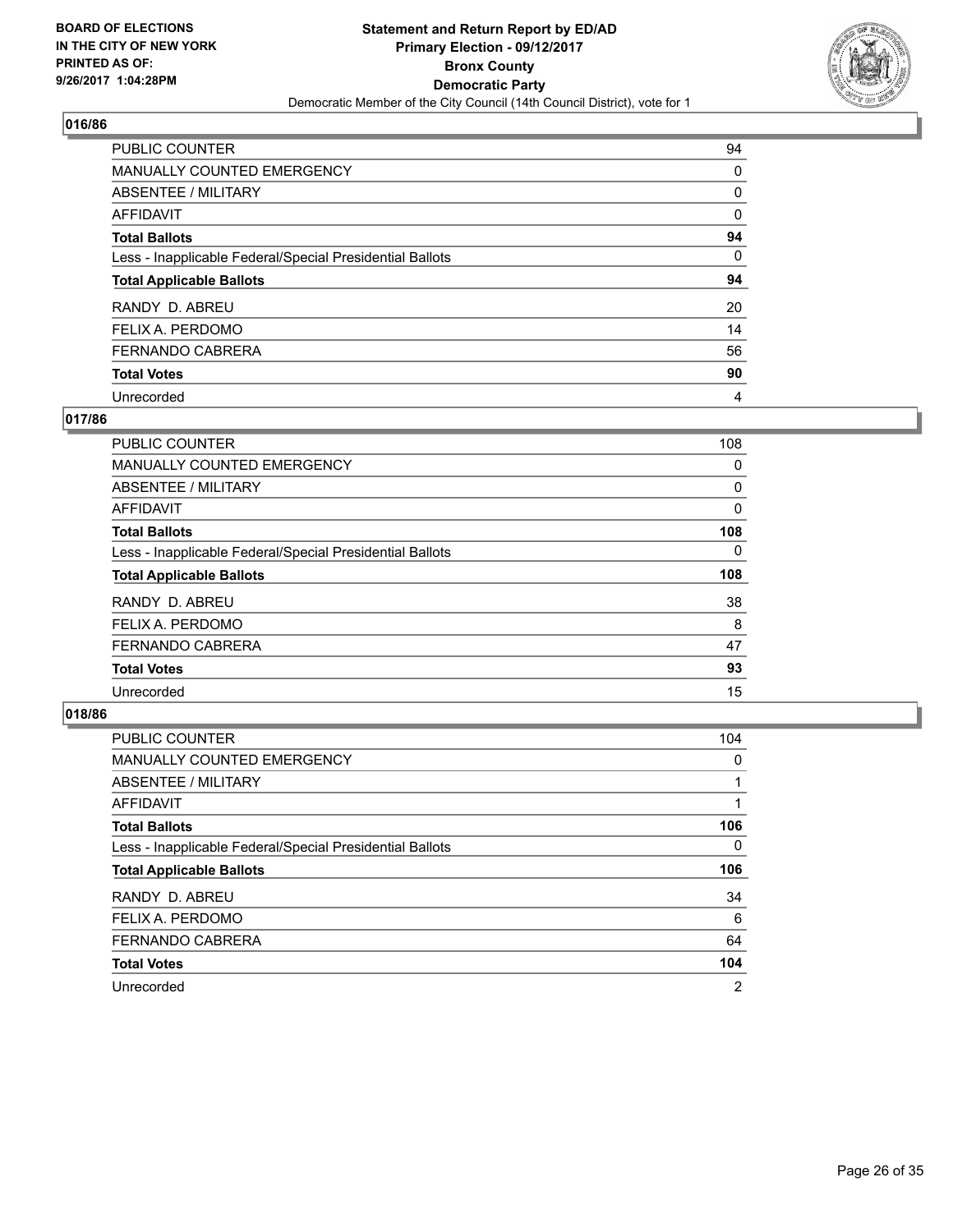

| <b>PUBLIC COUNTER</b>                                    | 90             |
|----------------------------------------------------------|----------------|
| <b>MANUALLY COUNTED EMERGENCY</b>                        | 0              |
| ABSENTEE / MILITARY                                      | $\overline{2}$ |
| AFFIDAVIT                                                |                |
| <b>Total Ballots</b>                                     | 93             |
| Less - Inapplicable Federal/Special Presidential Ballots | 0              |
| <b>Total Applicable Ballots</b>                          | 93             |
| RANDY D. ABREU                                           | 48             |
| FELIX A. PERDOMO                                         | 9              |
| <b>FERNANDO CABRERA</b>                                  | 32             |
| <b>Total Votes</b>                                       | 89             |
| Unrecorded                                               | 4              |

#### **020/86**

| <b>PUBLIC COUNTER</b>                                    | 164 |
|----------------------------------------------------------|-----|
| MANUALLY COUNTED EMERGENCY                               | 0   |
| ABSENTEE / MILITARY                                      | 2   |
| AFFIDAVIT                                                |     |
| <b>Total Ballots</b>                                     | 167 |
| Less - Inapplicable Federal/Special Presidential Ballots | 0   |
| <b>Total Applicable Ballots</b>                          | 167 |
| RANDY D. ABREU                                           | 76  |
| FELIX A. PERDOMO                                         | 17  |
| <b>FERNANDO CABRERA</b>                                  | 60  |
| <b>Total Votes</b>                                       | 153 |
| Unrecorded                                               | 14  |

| <b>PUBLIC COUNTER</b>                                    | 73 |
|----------------------------------------------------------|----|
| <b>MANUALLY COUNTED EMERGENCY</b>                        | 0  |
| ABSENTEE / MILITARY                                      | 0  |
| AFFIDAVIT                                                |    |
| <b>Total Ballots</b>                                     | 74 |
| Less - Inapplicable Federal/Special Presidential Ballots | 0  |
| <b>Total Applicable Ballots</b>                          | 74 |
| RANDY D. ABREU                                           | 20 |
| FELIX A. PERDOMO                                         | 9  |
| <b>FERNANDO CABRERA</b>                                  | 41 |
| <b>Total Votes</b>                                       | 70 |
| Unrecorded                                               | 4  |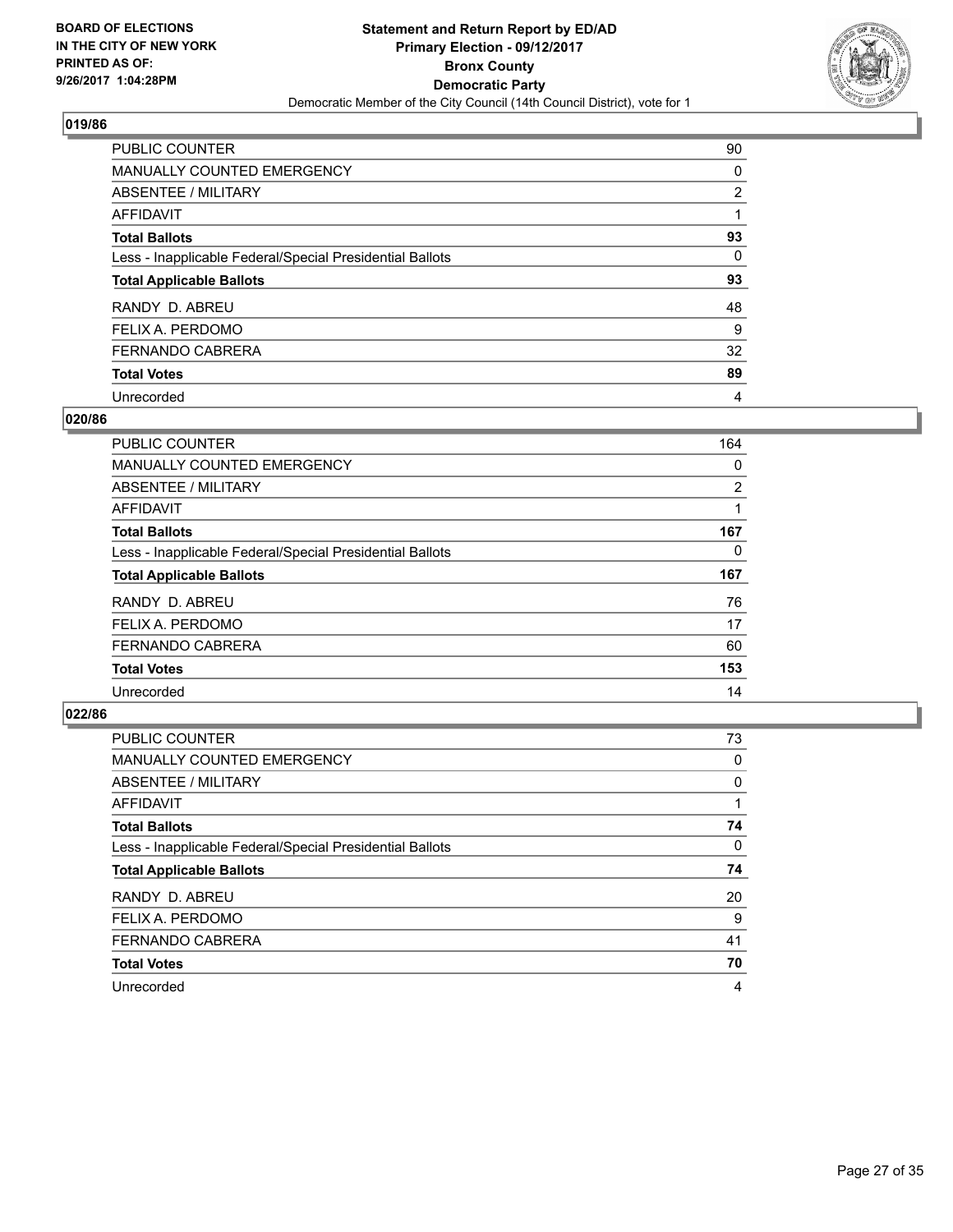

| <b>PUBLIC COUNTER</b>                                    | 66 |
|----------------------------------------------------------|----|
| <b>MANUALLY COUNTED EMERGENCY</b>                        | 0  |
| ABSENTEE / MILITARY                                      |    |
| AFFIDAVIT                                                | 0  |
| <b>Total Ballots</b>                                     | 67 |
| Less - Inapplicable Federal/Special Presidential Ballots | 0  |
| <b>Total Applicable Ballots</b>                          | 67 |
| RANDY D. ABREU                                           | 21 |
| FELIX A. PERDOMO                                         | 4  |
| <b>FERNANDO CABRERA</b>                                  | 37 |
| <b>Total Votes</b>                                       | 62 |
| Unrecorded                                               | 5  |

#### **024/86**

| <b>PUBLIC COUNTER</b>                                    | 35 |
|----------------------------------------------------------|----|
| MANUALLY COUNTED EMERGENCY                               | 0  |
| ABSENTEE / MILITARY                                      | 2  |
| AFFIDAVIT                                                | 3  |
| <b>Total Ballots</b>                                     | 40 |
| Less - Inapplicable Federal/Special Presidential Ballots | 0  |
| <b>Total Applicable Ballots</b>                          | 40 |
| RANDY D. ABREU                                           | 14 |
| FELIX A. PERDOMO                                         |    |
| <b>FERNANDO CABRERA</b>                                  | 24 |
| <b>Total Votes</b>                                       | 39 |
| Unrecorded                                               |    |
|                                                          |    |

| <b>PUBLIC COUNTER</b>                                    | 76             |
|----------------------------------------------------------|----------------|
| MANUALLY COUNTED EMERGENCY                               | 0              |
| ABSENTEE / MILITARY                                      | $\overline{2}$ |
| <b>AFFIDAVIT</b>                                         |                |
| <b>Total Ballots</b>                                     | 79             |
| Less - Inapplicable Federal/Special Presidential Ballots | 0              |
| <b>Total Applicable Ballots</b>                          | 79             |
| RANDY D. ABREU                                           | 20             |
| FELIX A. PERDOMO                                         | 8              |
| <b>FERNANDO CABRERA</b>                                  | 41             |
| <b>Total Votes</b>                                       | 69             |
| Unrecorded                                               | 10             |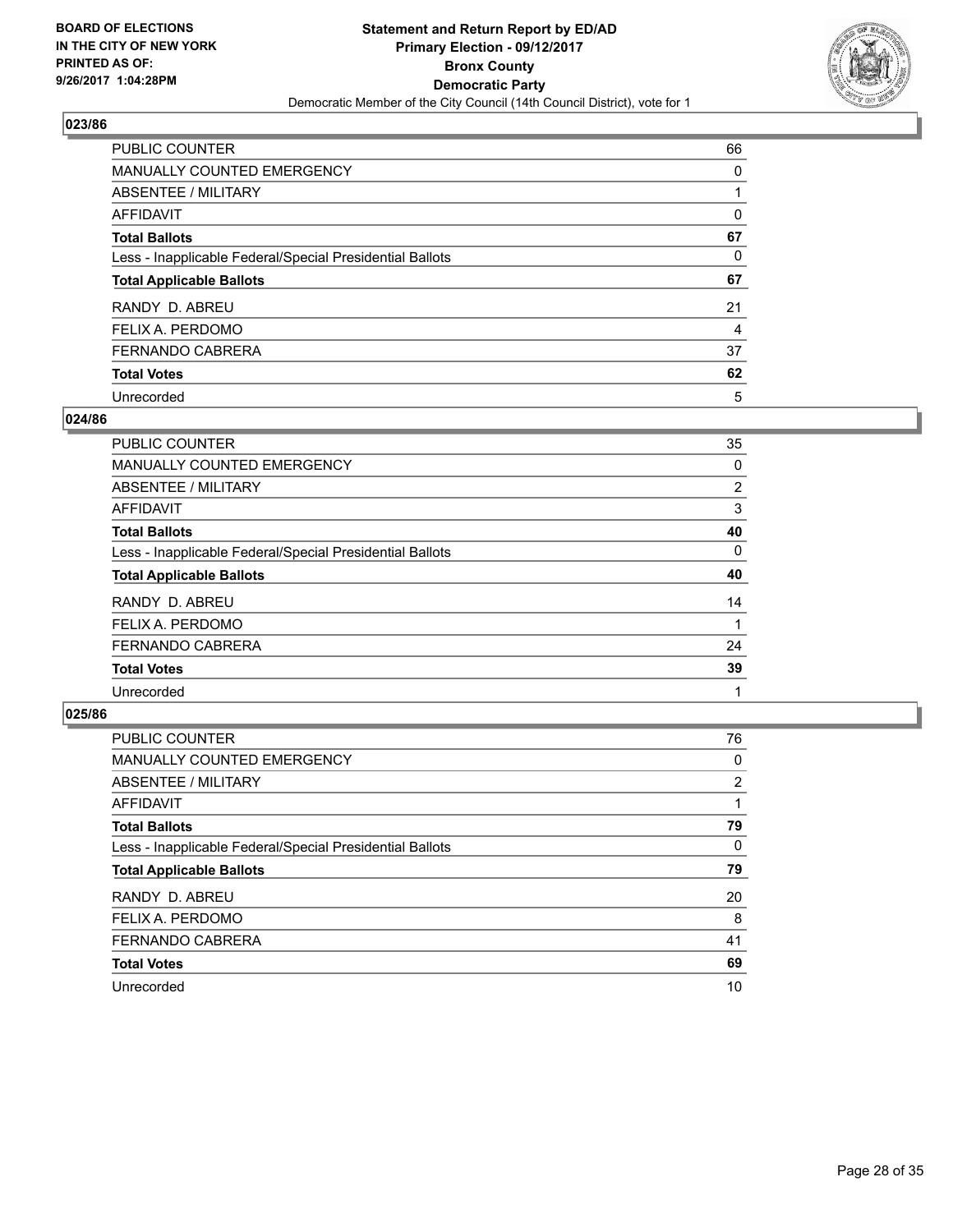

| <b>PUBLIC COUNTER</b>                                    | 90 |
|----------------------------------------------------------|----|
| <b>MANUALLY COUNTED EMERGENCY</b>                        | 0  |
| ABSENTEE / MILITARY                                      | 3  |
| AFFIDAVIT                                                | 0  |
| <b>Total Ballots</b>                                     | 93 |
| Less - Inapplicable Federal/Special Presidential Ballots | 0  |
| <b>Total Applicable Ballots</b>                          | 93 |
| RANDY D. ABREU                                           | 21 |
| FELIX A. PERDOMO                                         | 5  |
| <b>FERNANDO CABRERA</b>                                  | 58 |
| <b>Total Votes</b>                                       | 84 |
| Unrecorded                                               | 9  |

#### **027/86**

| <b>PUBLIC COUNTER</b>                                    | 73 |
|----------------------------------------------------------|----|
| <b>MANUALLY COUNTED EMERGENCY</b>                        | 0  |
| ABSENTEE / MILITARY                                      |    |
| AFFIDAVIT                                                |    |
| <b>Total Ballots</b>                                     | 75 |
| Less - Inapplicable Federal/Special Presidential Ballots | 0  |
| <b>Total Applicable Ballots</b>                          | 75 |
| RANDY D. ABREU                                           | 16 |
| FELIX A. PERDOMO                                         | 6  |
| <b>FERNANDO CABRERA</b>                                  | 45 |
| UNATTRIBUTABLE WRITE-IN (WRITE-IN)                       | 1  |
| <b>Total Votes</b>                                       | 68 |
| Unrecorded                                               | 7  |

| <b>PUBLIC COUNTER</b>                                    | 87 |
|----------------------------------------------------------|----|
| <b>MANUALLY COUNTED EMERGENCY</b>                        | 0  |
| ABSENTEE / MILITARY                                      | 0  |
| AFFIDAVIT                                                | 0  |
| <b>Total Ballots</b>                                     | 87 |
| Less - Inapplicable Federal/Special Presidential Ballots | 0  |
| <b>Total Applicable Ballots</b>                          | 87 |
| RANDY D. ABREU                                           | 14 |
| FELIX A. PERDOMO                                         | 8  |
| <b>FERNANDO CABRERA</b>                                  | 54 |
| <b>Total Votes</b>                                       | 76 |
| Unrecorded                                               | 11 |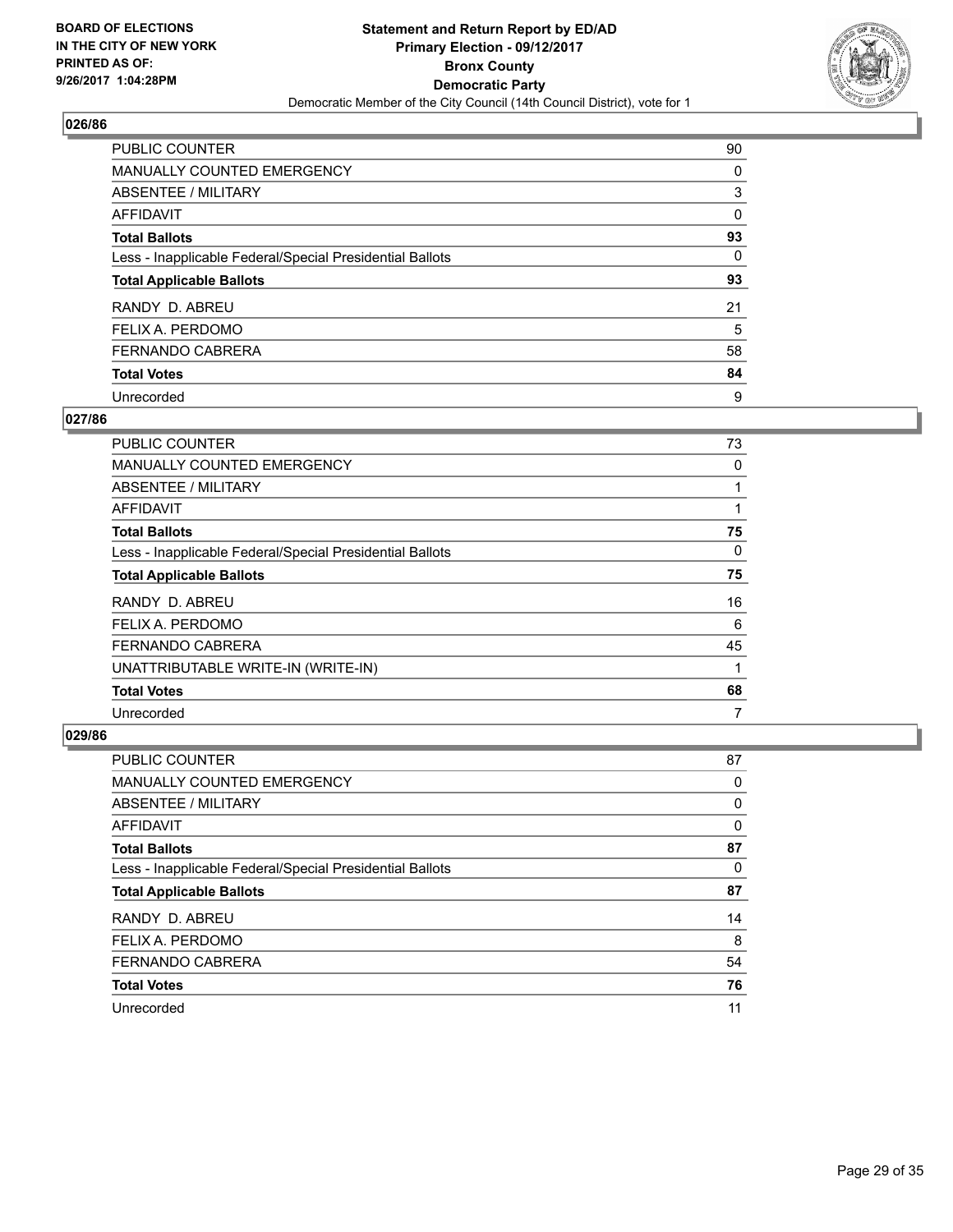

| <b>PUBLIC COUNTER</b>                                    | 62 |
|----------------------------------------------------------|----|
| <b>MANUALLY COUNTED EMERGENCY</b>                        | 0  |
| ABSENTEE / MILITARY                                      | 0  |
| AFFIDAVIT                                                |    |
| <b>Total Ballots</b>                                     | 63 |
| Less - Inapplicable Federal/Special Presidential Ballots | 0  |
|                                                          | 63 |
| <b>Total Applicable Ballots</b>                          |    |
| RANDY D. ABREU                                           | 9  |
| FELIX A. PERDOMO                                         | 7  |
| <b>FERNANDO CABRERA</b>                                  | 42 |
| <b>Total Votes</b>                                       | 58 |

#### **033/86**

| <b>PUBLIC COUNTER</b>                                    | 135            |
|----------------------------------------------------------|----------------|
| <b>MANUALLY COUNTED EMERGENCY</b>                        | 0              |
| ABSENTEE / MILITARY                                      | $\overline{2}$ |
| AFFIDAVIT                                                |                |
| <b>Total Ballots</b>                                     | 138            |
| Less - Inapplicable Federal/Special Presidential Ballots | $\Omega$       |
| <b>Total Applicable Ballots</b>                          | 138            |
| RANDY D. ABREU                                           | 42             |
| FELIX A. PERDOMO                                         | 15             |
| <b>FERNANDO CABRERA</b>                                  | 73             |
| <b>Total Votes</b>                                       | 130            |
| Unrecorded                                               | 8              |

| <b>PUBLIC COUNTER</b>                                    | 90 |
|----------------------------------------------------------|----|
| <b>MANUALLY COUNTED EMERGENCY</b>                        | 0  |
| ABSENTEE / MILITARY                                      |    |
| AFFIDAVIT                                                | 0  |
| <b>Total Ballots</b>                                     | 97 |
| Less - Inapplicable Federal/Special Presidential Ballots | 0  |
| <b>Total Applicable Ballots</b>                          | 97 |
| RANDY D. ABREU                                           | 49 |
| FELIX A. PERDOMO                                         | 3  |
| <b>FERNANDO CABRERA</b>                                  | 40 |
| <b>Total Votes</b>                                       | 92 |
| Unrecorded                                               | 5  |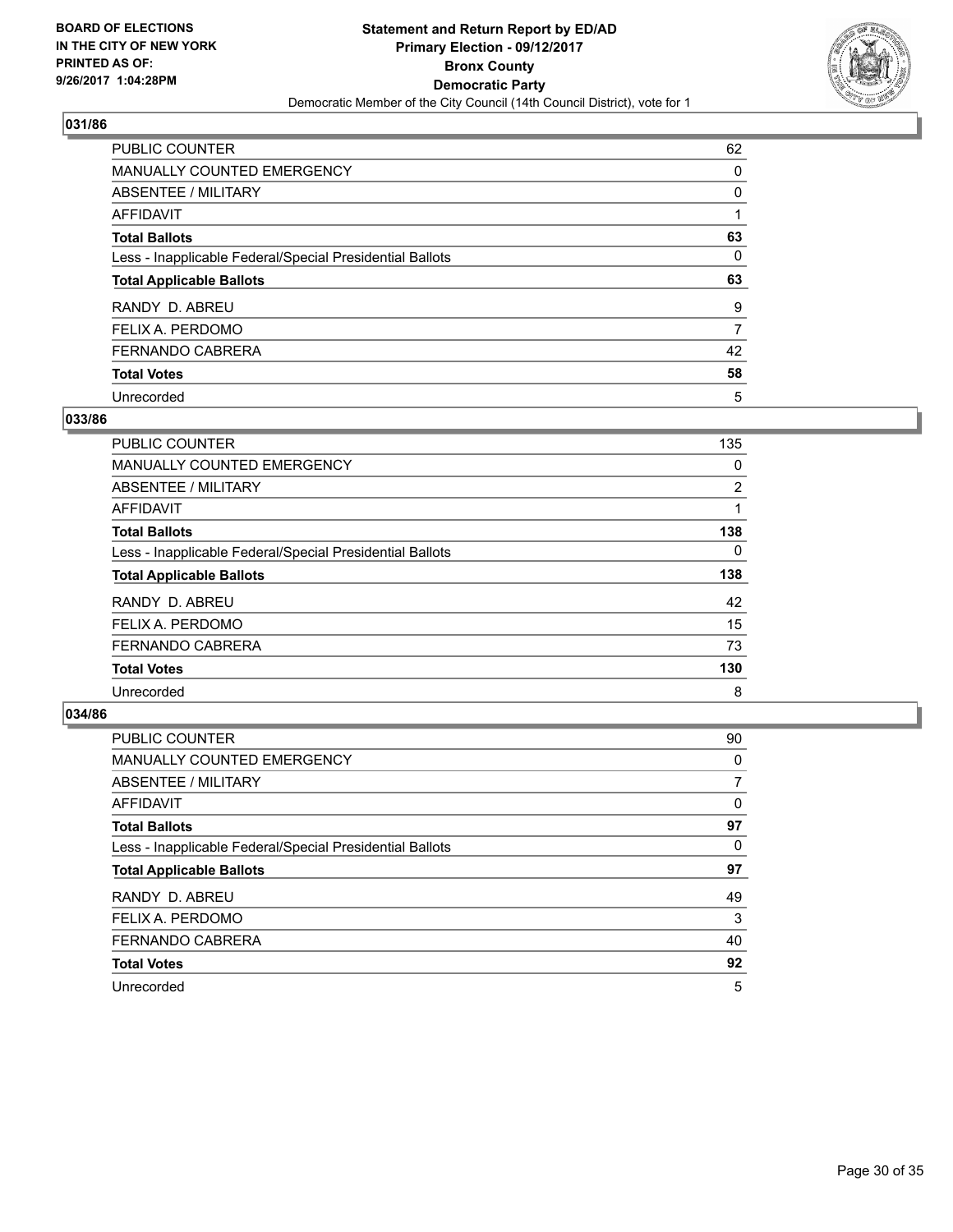

| <b>PUBLIC COUNTER</b>                                    | 73             |
|----------------------------------------------------------|----------------|
| <b>MANUALLY COUNTED EMERGENCY</b>                        | 0              |
| ABSENTEE / MILITARY                                      | $\overline{2}$ |
| AFFIDAVIT                                                | 0              |
| <b>Total Ballots</b>                                     | 75             |
| Less - Inapplicable Federal/Special Presidential Ballots | 0              |
| <b>Total Applicable Ballots</b>                          | 75             |
| RANDY D. ABREU                                           | 26             |
| FELIX A. PERDOMO                                         | 8              |
| <b>FERNANDO CABRERA</b>                                  | 32             |
| <b>Total Votes</b>                                       | 66             |
| Unrecorded                                               | 9              |

#### **060/86**

| <b>PUBLIC COUNTER</b>                                    | 5 |
|----------------------------------------------------------|---|
| MANUALLY COUNTED EMERGENCY                               | 0 |
| ABSENTEE / MILITARY                                      |   |
| AFFIDAVIT                                                | 0 |
| <b>Total Ballots</b>                                     | 6 |
| Less - Inapplicable Federal/Special Presidential Ballots | 0 |
| <b>Total Applicable Ballots</b>                          | 6 |
| RANDY D. ABREU                                           | 2 |
| FELIX A. PERDOMO                                         |   |
| <b>FERNANDO CABRERA</b>                                  | 2 |
| <b>Total Votes</b>                                       | 5 |
| Unrecorded                                               |   |
|                                                          |   |

| <b>PUBLIC COUNTER</b>                                    | 77 |
|----------------------------------------------------------|----|
| <b>MANUALLY COUNTED EMERGENCY</b>                        | 0  |
| ABSENTEE / MILITARY                                      | 2  |
| AFFIDAVIT                                                | 0  |
| <b>Total Ballots</b>                                     | 79 |
| Less - Inapplicable Federal/Special Presidential Ballots | 0  |
| <b>Total Applicable Ballots</b>                          | 79 |
| RANDY D. ABREU                                           | 56 |
| FELIX A. PERDOMO                                         | 3  |
| <b>FERNANDO CABRERA</b>                                  | 19 |
| <b>Total Votes</b>                                       | 78 |
| Unrecorded                                               |    |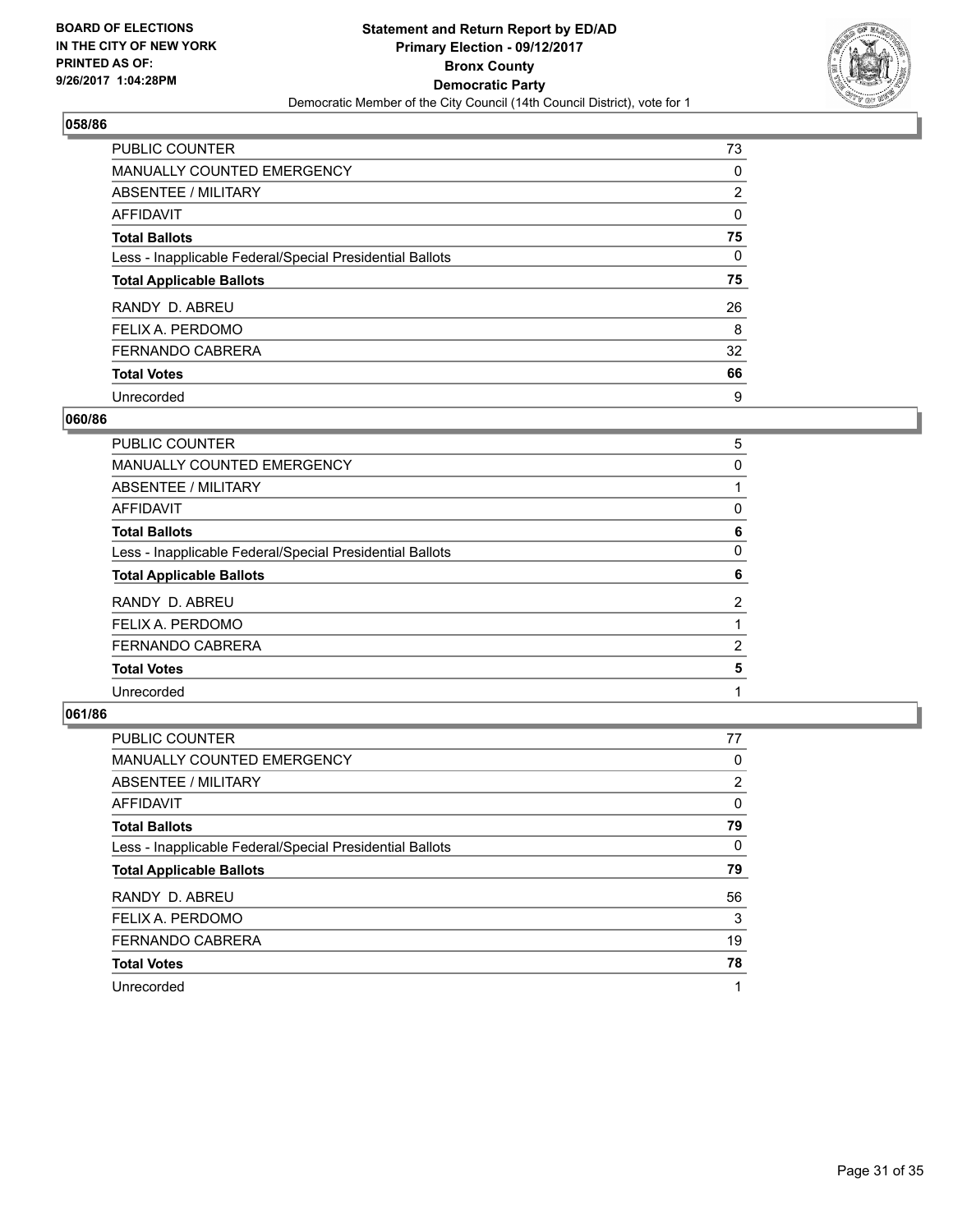

| <b>PUBLIC COUNTER</b>                                    | 73             |
|----------------------------------------------------------|----------------|
| <b>MANUALLY COUNTED EMERGENCY</b>                        | 0              |
| ABSENTEE / MILITARY                                      | $\overline{2}$ |
| AFFIDAVIT                                                | 0              |
| <b>Total Ballots</b>                                     | 75             |
| Less - Inapplicable Federal/Special Presidential Ballots | 0              |
| <b>Total Applicable Ballots</b>                          | 75             |
| RANDY D. ABREU                                           | 17             |
| FELIX A. PERDOMO                                         | 3              |
| <b>FERNANDO CABRERA</b>                                  | 50             |
| <b>Total Votes</b>                                       | 70             |
| Unrecorded                                               | 5              |

#### **063/86**

| PUBLIC COUNTER                                           | 104      |
|----------------------------------------------------------|----------|
| <b>MANUALLY COUNTED EMERGENCY</b>                        | 0        |
| ABSENTEE / MILITARY                                      | 4        |
| <b>AFFIDAVIT</b>                                         | 4        |
| <b>Total Ballots</b>                                     | 112      |
| Less - Inapplicable Federal/Special Presidential Ballots | $\Omega$ |
| <b>Total Applicable Ballots</b>                          | $112$    |
| RANDY D. ABREU                                           | 26       |
| FELIX A. PERDOMO                                         | 8        |
| <b>FERNANDO CABRERA</b>                                  | 65       |
| <b>Total Votes</b>                                       | 99       |
| Unrecorded                                               | 13       |

| <b>PUBLIC COUNTER</b>                                    | 47 |
|----------------------------------------------------------|----|
| <b>MANUALLY COUNTED EMERGENCY</b>                        | 0  |
| ABSENTEE / MILITARY                                      | 0  |
| AFFIDAVIT                                                | 0  |
| <b>Total Ballots</b>                                     | 47 |
| Less - Inapplicable Federal/Special Presidential Ballots | 0  |
| <b>Total Applicable Ballots</b>                          | 47 |
| RANDY D. ABREU                                           | 10 |
| FELIX A. PERDOMO                                         | 8  |
| <b>FERNANDO CABRERA</b>                                  | 26 |
| <b>Total Votes</b>                                       | 44 |
| Unrecorded                                               | 3  |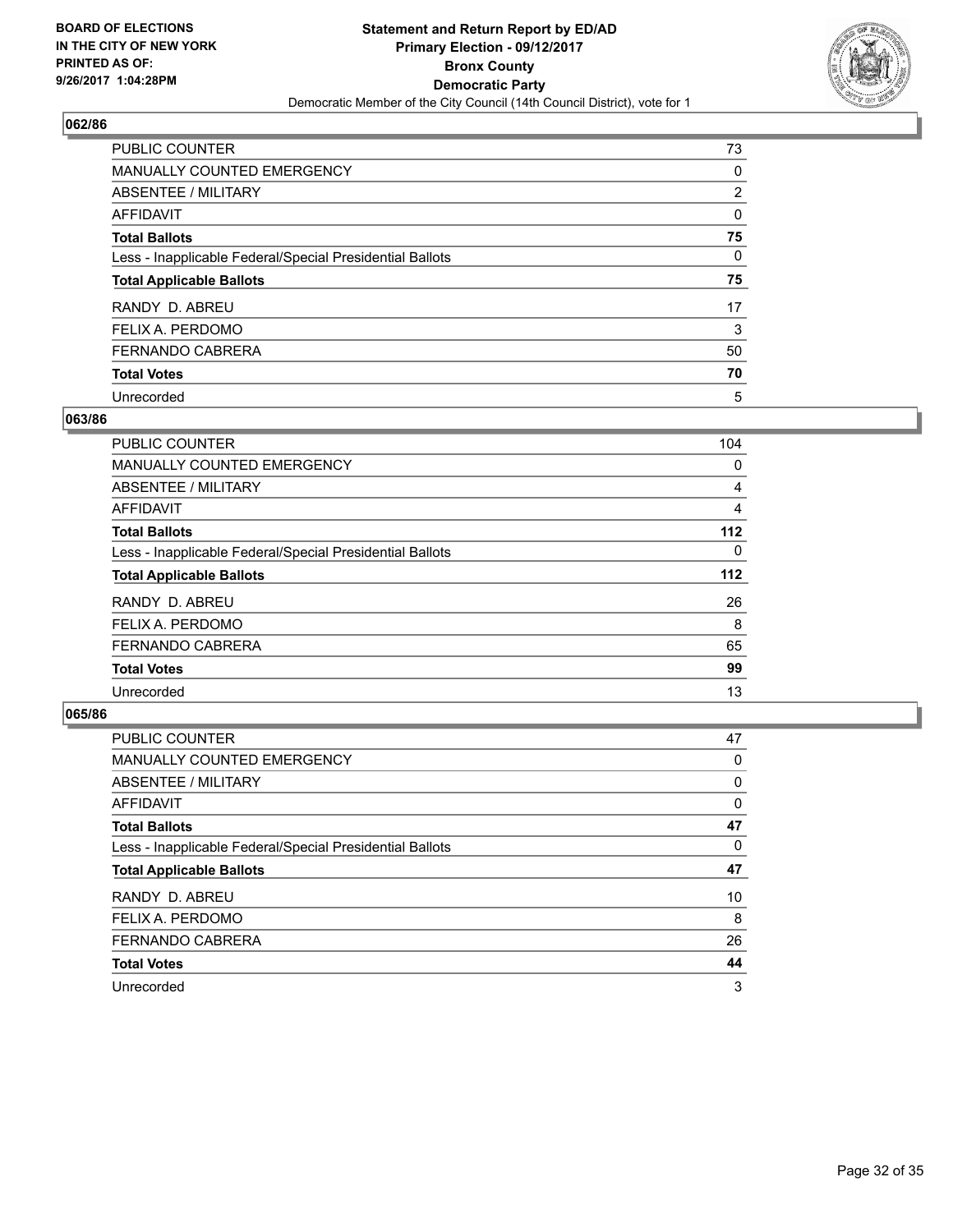

| <b>PUBLIC COUNTER</b>                                    | 82             |
|----------------------------------------------------------|----------------|
| <b>MANUALLY COUNTED EMERGENCY</b>                        | 0              |
| ABSENTEE / MILITARY                                      | $\overline{2}$ |
| AFFIDAVIT                                                | 0              |
| <b>Total Ballots</b>                                     | 84             |
| Less - Inapplicable Federal/Special Presidential Ballots | 0              |
| <b>Total Applicable Ballots</b>                          | 84             |
| RANDY D. ABREU                                           | 16             |
| FELIX A. PERDOMO                                         | 9              |
| <b>FERNANDO CABRERA</b>                                  | 50             |
| <b>Total Votes</b>                                       | 75             |
| Unrecorded                                               | 9              |

#### **067/86**

| <b>PUBLIC COUNTER</b>                                    | 64 |
|----------------------------------------------------------|----|
| <b>MANUALLY COUNTED EMERGENCY</b>                        | 0  |
| ABSENTEE / MILITARY                                      | 0  |
| AFFIDAVIT                                                | 0  |
| <b>Total Ballots</b>                                     | 64 |
| Less - Inapplicable Federal/Special Presidential Ballots | 0  |
| <b>Total Applicable Ballots</b>                          | 64 |
| RANDY D. ABREU                                           | 20 |
| FELIX A. PERDOMO                                         | 4  |
| <b>FERNANDO CABRERA</b>                                  | 29 |
| <b>Total Votes</b>                                       | 53 |
| Unrecorded                                               | 11 |
|                                                          |    |

| <b>PUBLIC COUNTER</b>                                    | 43 |
|----------------------------------------------------------|----|
| <b>MANUALLY COUNTED EMERGENCY</b>                        | 0  |
| ABSENTEE / MILITARY                                      | 0  |
| AFFIDAVIT                                                | 0  |
| <b>Total Ballots</b>                                     | 43 |
| Less - Inapplicable Federal/Special Presidential Ballots | 0  |
| <b>Total Applicable Ballots</b>                          | 43 |
| RANDY D. ABREU                                           | 13 |
| FELIX A. PERDOMO                                         | 4  |
| <b>FERNANDO CABRERA</b>                                  | 18 |
| <b>Total Votes</b>                                       | 35 |
| Unrecorded                                               | 8  |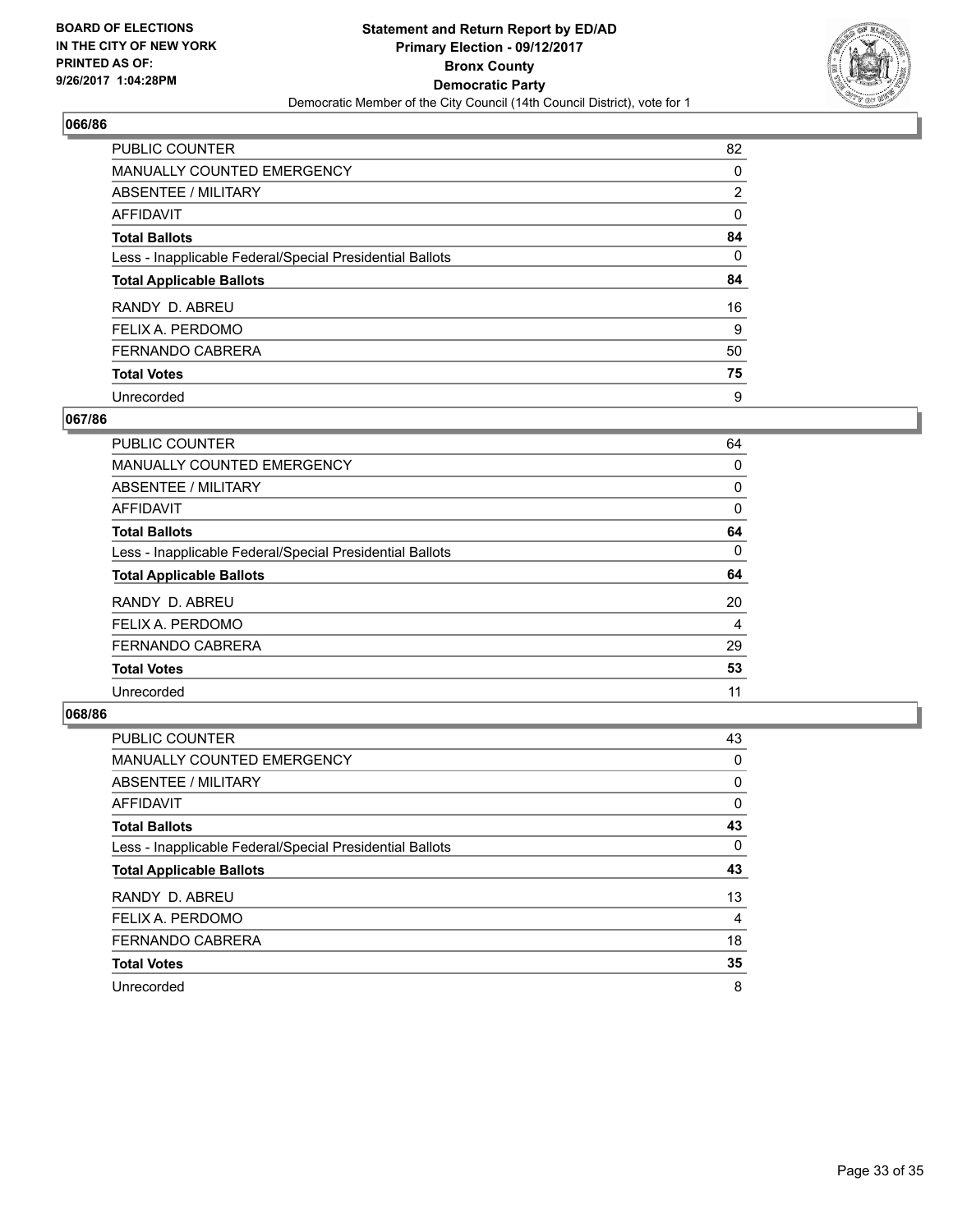

| <b>PUBLIC COUNTER</b>                                    | 77 |
|----------------------------------------------------------|----|
| <b>MANUALLY COUNTED EMERGENCY</b>                        | 0  |
| ABSENTEE / MILITARY                                      | 0  |
| <b>AFFIDAVIT</b>                                         |    |
| <b>Total Ballots</b>                                     | 78 |
| Less - Inapplicable Federal/Special Presidential Ballots | 0  |
| <b>Total Applicable Ballots</b>                          | 78 |
| RANDY D. ABREU                                           | 26 |
| FELIX A. PERDOMO                                         | 4  |
| <b>FERNANDO CABRERA</b>                                  | 39 |
| <b>Total Votes</b>                                       | 69 |
| Unrecorded                                               | 9  |